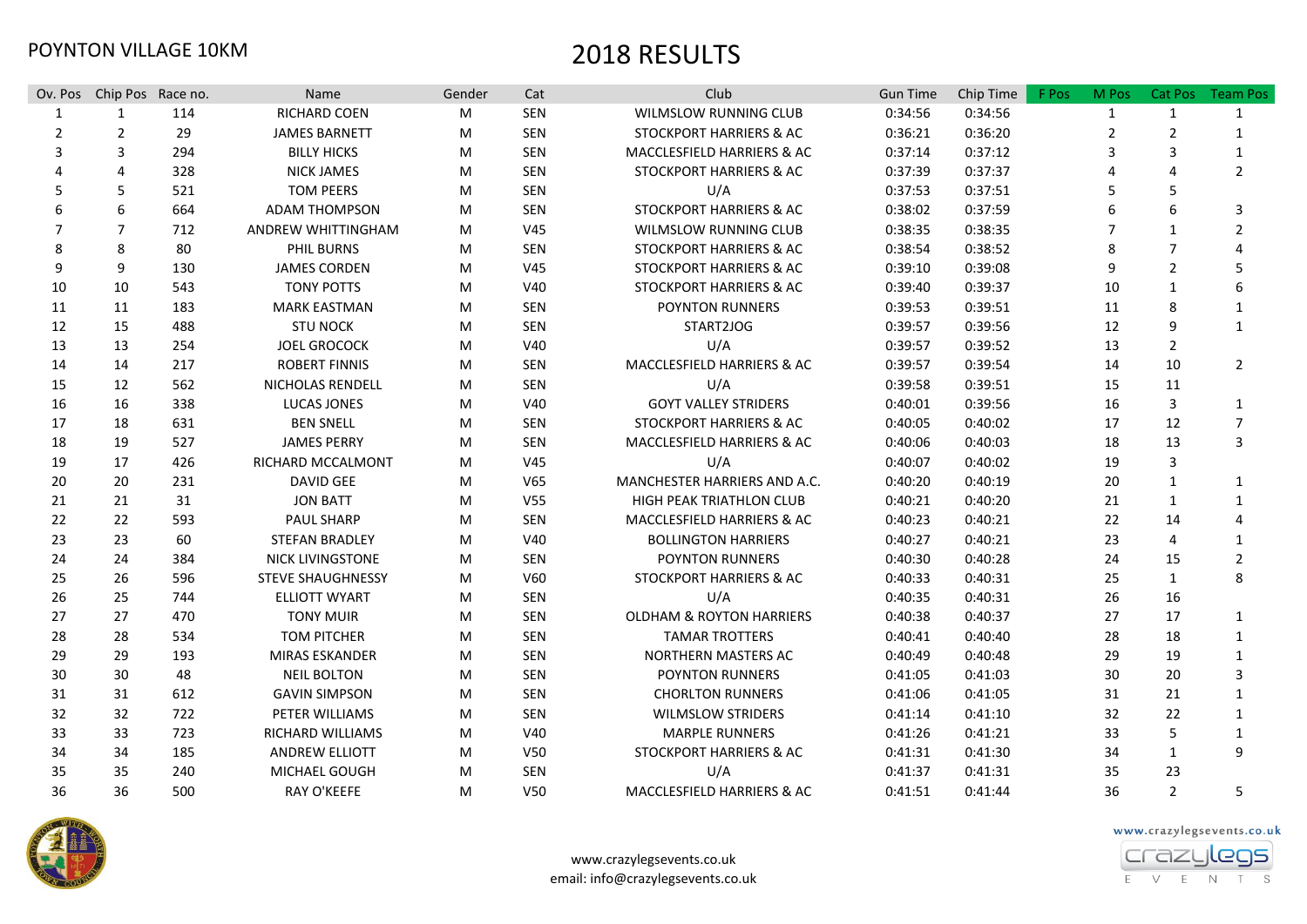| Ov. Pos | Chip Pos Race no. |     | <b>Name</b>             | Gender | Cat             | Club                               | <b>Gun Time</b> | Chip Time | F Pos          | M Pos | Cat Pos        | <b>Team Pos</b> |
|---------|-------------------|-----|-------------------------|--------|-----------------|------------------------------------|-----------------|-----------|----------------|-------|----------------|-----------------|
| 37      | 40                | 698 | FAYE JASMINE WATERHOUSE | F      | <b>SEN</b>      | STOCKPORT HARRIERS & AC            | 0:41:55         | 0:41:54   | 1              |       | $\mathbf{1}$   | $\mathbf{1}$    |
| 38      | 38                | 513 | <b>JAMES PARROTT</b>    | М      | <b>SEN</b>      | U/A                                | 0:41:56         | 0:41:53   |                | 37    | 24             |                 |
| 39      | 39                | 129 | <b>HEATHER CORDEN</b>   |        | <b>SEN</b>      | STOCKPORT HARRIERS & AC            | 0:41:57         | 0:41:54   | $\overline{2}$ |       | $\overline{2}$ | $\overline{2}$  |
| 40      | 37                | 517 | <b>JON PEACH</b>        | M      | V50             | <b>MARPLE RUNNERS</b>              | 0:41:57         | 0:41:46   |                | 38    | 3              | $\overline{2}$  |
| 41      | 41                | 465 | <b>ALAN MORRIS</b>      | M      | V <sub>50</sub> | U/A                                | 0:42:00         | 0:41:55   |                | 39    | $\overline{4}$ |                 |
| 42      | 42                | 64  | <b>HANNAH BRIDGER</b>   |        | SEN             | MACCLESFIELD HARRIERS & AC         | 0:42:10         | 0:42:07   | 3              |       | 3              | $\mathbf 1$     |
| 43      | 44                | 519 | <b>DARREN PEATFIELD</b> | М      | V45             | <b>MARPLE RUNNERS</b>              | 0:42:17         | 0:42:12   |                | 40    | $\Delta$       | 3               |
| 44      | 45                | 657 | <b>MATTHEW TAYLOR</b>   | М      | V40             | WILMSLOW RUNNING CLUB              | 0:42:18         | 0:42:14   |                | 41    | 6              | 3               |
| 45      | 46                | 178 | <b>ANTHONY DUNN</b>     | М      | V45             | U/A                                | 0:42:21         | 0:42:15   |                | 42    | 5              |                 |
| 46      | 47                | 291 | <b>NEIL HEY</b>         | М      | <b>V50</b>      | MACCLESFIELD HARRIERS & AC         | 0:42:24         | 0:42:17   |                | 43    | 5              | 6               |
| 47      | 48                | 133 | <b>ADAM COSTELLO</b>    | М      | <b>SEN</b>      | U/A                                | 0:42:26         | 0:42:21   |                | 44    | 25             |                 |
| 48      | 50                | 15  | <b>MATTHEW ASHER</b>    | M      | SEN             | U/A                                | 0:42:29         | 0:42:28   |                | 45    | 26             |                 |
| 49      | 49                | 431 | <b>TOM MCGAFF</b>       | M      | V60             | WILMSLOW RUNNING CLUB              | 0:42:35         | 0:42:27   |                | 46    | $\overline{2}$ | 4               |
| 50      | 43                | 386 | <b>MATT LOADWICK</b>    | M      | SEN             | U/A                                | 0:42:41         | 0:42:11   |                | 47    | 27             |                 |
| 51      | 53                | 655 | <b>GRAHAM TAYLOR</b>    | M      | V <sub>50</sub> | <b>WILMSLOW STRIDERS</b>           | 0:42:45         | 0:42:40   |                | 48    | 6              | 2               |
| 52      | 52                | 301 | <b>JAMES HOBSON</b>     | M      | SEN             | <b>GOYT VALLEY STRIDERS</b>        | 0:42:47         | 0:42:39   |                | 49    | 28             | 2               |
| 53      | 54                | 44  | <b>TIM BILLINGTON</b>   | M      | V50             | WILMSLOW RUNNING CLUB              | 0:42:48         | 0:42:40   |                | 50    | 7              | 5               |
| 54      | 55                | 750 | <b>GRAHAM DUCE</b>      | M      | V45             | <b>WILMSLOW RUNNING CLUB</b>       | 0:42:48         | 0:42:43   |                | 51    | 6              | 6               |
| 55      | 51                | 390 | <b>JOE LONGDEN</b>      | M      | SEN             | U/A                                | 0:42:50         | 0:42:35   |                | 52    | 29             |                 |
| 56      | 56                | 484 | <b>TOM NEWEY</b>        | M      | SEN             | <b>WILMSLOW STRIDERS</b>           | 0:42:58         | 0:42:54   |                | 53    | 30             | 3               |
| 57      | 57                | 667 | <b>CRAIG THOMPSON</b>   | M      | SEN             | ROBERTTOWN ROAD RUNNERS            | 0:43:01         | 0:42:56   |                | 54    | 31             | $\mathbf{1}$    |
| 58      | 58                | 221 | <b>LUKE FLETCHER</b>    | M      | SEN             | U/A                                | 0:43:11         | 0:43:00   |                | 55    | 32             |                 |
| 59      | 59                | 307 | <b>JARROD HOMER</b>     | M      | V <sub>50</sub> | <b>WILMSLOW RUNNING CLUB</b>       | 0:43:15         | 0:43:10   |                | 56    | 8              | $\overline{7}$  |
| 60      | 61                | 277 | MICHAEL HARTE           | M      | V45             | U/A                                | 0:43:17         | 0:43:15   |                | 57    | 7              |                 |
| 61      | 60                | 362 | <b>DAVID LAFFERTY</b>   | M      | SEN             | U/A                                | 0:43:21         | 0:43:13   |                | 58    | 33             |                 |
| 62      | 62                | 347 | <b>ANDREW KEARY</b>     | М      | SEN             | <b>POYNTON RUNNERS</b>             | 0:43:32         | 0:43:23   |                | 59    | 34             | 4               |
| 63      | 64                | 443 | <b>ANDY MELVIN</b>      | M      | V45             | <b>STOCKPORT HARRIERS &amp; AC</b> | 0:43:33         | 0:43:29   |                | 60    | 8              | 10              |
| 64      | 63                | 379 | <b>ROB LILLEY</b>       | М      | V45             | POYNTON RUNNERS                    | 0:43:34         | 0:43:24   |                | 61    | 9              | 5               |
| 65      | 65                | 165 | <b>SHAUN DILLNUTT</b>   | М      | SEN             | U/A                                | 0:43:43         | 0:43:35   |                | 62    | 35             |                 |
| 66      | 66                | 366 | <b>RICHARD LAWSON</b>   | М      | V45             | <b>WILMSLOW RUNNING CLUB</b>       | 0:43:51         | 0:43:44   |                | 63    | 10             | 8               |
| 67      | 67                | 253 | <b>JANET GRINT</b>      | F      | V40             | STOCKPORT TRIATHLON CLUB           | 0:43:53         | 0:43:47   | 4              |       | $\mathbf{1}$   | $\mathbf{1}$    |
| 68      | 68                | 415 | <b>ROBERT MAXWELL</b>   | M      | V45             | U/A                                | 0:43:53         | 0:43:50   |                | 64    | 11             |                 |
| 69      | 69                | 358 | <b>MEGAN KING</b>       |        | SEN             | <b>GOYT VALLEY STRIDERS</b>        | 0:43:58         | 0:43:51   | 5              |       | 4              | 1               |
| 70      | 70                | 337 | <b>SHARON JOHNSTONE</b> |        | V45             | WILMSLOW RUNNING CLUB              | 0:44:04         | 0:43:57   | 6              |       | $\mathbf{1}$   | $\mathbf{1}$    |
| 71      | 72                | 625 | <b>MARK SMITH</b>       | M      | V45             | STOCKPORT HARRIERS & AC            | 0:44:06         | 0:44:00   |                | 65    | 12             | 11              |
| 72      | 73                | 120 | <b>MICK CONROY</b>      | М      | V <sub>55</sub> | <b>MARPLE RUNNERS</b>              | 0:44:07         | 0:44:02   |                | 66    | $\overline{2}$ | 4               |



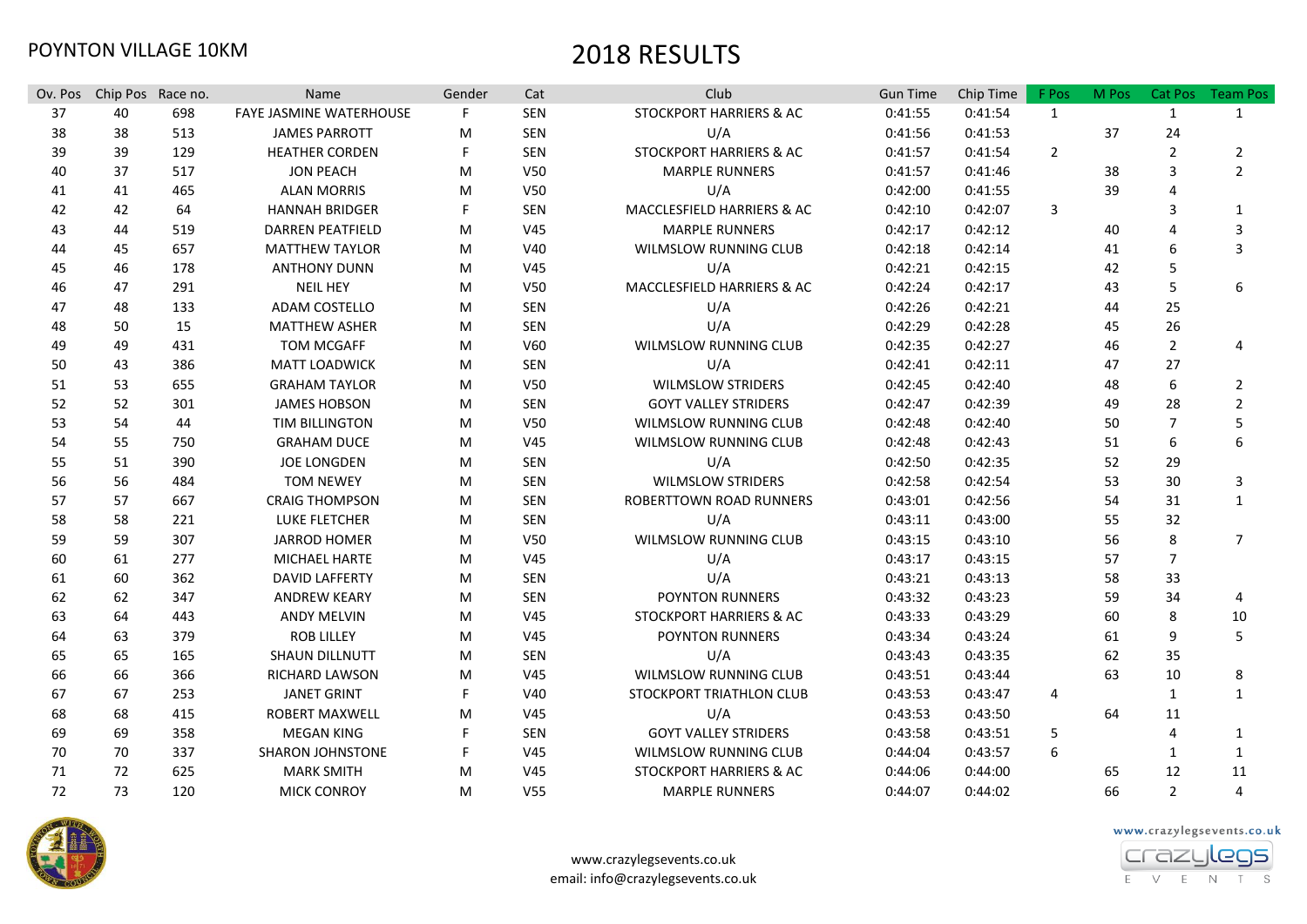| Ov. Pos | Chip Pos Race no. |     | Name                        | Gender | Cat             | Club                         | <b>Gun Time</b> | Chip Time | F Pos          | M Pos | Cat Pos        | <b>Team Pos</b>       |
|---------|-------------------|-----|-----------------------------|--------|-----------------|------------------------------|-----------------|-----------|----------------|-------|----------------|-----------------------|
| 73      | 76                | 542 | <b>ADAM POTTS</b>           | M      | V <sub>45</sub> | U/A                          | 0:44:22         | 0:44:18   |                | 67    | 13             |                       |
| 74      | 74                | 566 | <b>CHRIS ROBBO</b>          | M      | V40             | <b>DAVENPORT RUNNERS</b>     | 0:44:23         | 0:44:18   |                | 68    | $\overline{7}$ | 1                     |
| 75      | 75                | 515 | <b>PAUL GARNETT</b>         | M      | V <sub>55</sub> | WILMSLOW RUNNING CLUB        | 0:44:25         | 0:44:18   |                | 69    | 3              | 9                     |
| 76      | 77                | 158 | <b>MARK DAY</b>             | M      | V <sub>45</sub> | <b>MARPLE RUNNERS</b>        | 0:44:26         | 0:44:21   |                | 70    | 14             | 5                     |
| 77      | 71                | 267 | <b>DANIEL HARESNAPE</b>     | M      | SEN             | U/A                          | 0:44:28         | 0:43:58   |                | 71    | 36             |                       |
| 78      | 79                | 694 | PHILLIP WARBURTON           | M      | SEN             | U/A                          | 0:44:36         | 0:44:32   |                | 72    | 37             |                       |
| 79      | 78                | 640 | <b>DANIEL STOCKTON</b>      | M      | SEN             | <b>LYME RUNNERS</b>          | 0:44:38         | 0:44:32   |                | 73    | 38             | 1                     |
| 80      | 80                | 753 | <b>PAUL CARTRIDGE</b>       | M      | V50             | <b>GMC FIRE SERVICE</b>      | 0:44:40         | 0:44:36   |                | 74    | 9              | $\mathbf{1}$          |
| 81      | 81                | 504 | <b>MARK OXBOROUGH-SHARP</b> | M      | SEN             | U/A                          | 0:44:45         | 0:44:40   |                | 75    | 39             |                       |
| 82      | 82                | 357 | <b>MATTHEW KING</b>         | M      | V40             | <b>GOYT VALLEY STRIDERS</b>  | 0:44:54         | 0:44:47   |                | 76    | 8              | 3                     |
| 83      | 83                | 245 | <b>WAYNE GRANT</b>          | M      | V40             | <b>GOYT VALLEY STRIDERS</b>  | 0:45:00         | 0:44:56   |                | 77    | 9              | $\boldsymbol{\Delta}$ |
| 84      | 84                | 81  | <b>CALUM BURRELL</b>        | M      | V40             | <b>DAVENPORT RUNNERS</b>     | 0:45:04         | 0:44:57   |                | 78    | 10             | $\overline{2}$        |
| 85      | 85                | 575 | <b>MARK ROBINSON</b>        | M      | V45             | U/A                          | 0:45:10         | 0:45:03   |                | 79    | 15             |                       |
| 86      | 86                | 700 | <b>MATT ROBERTS</b>         | M      | V50             | U/A                          | 0:45:12         | 0:45:03   |                | 80    | 10             |                       |
| 87      | 87                | 491 | <b>PAUL NORRIS</b>          | M      | V60             | <b>WILMSLOW RUNNING CLUB</b> | 0:45:12         | 0:45:06   |                | 81    | 3              | 10                    |
| 88      | 88                | 78  | <b>ANDREW BURGESS</b>       | M      | V50             | U/A                          | 0:45:14         | 0:45:09   |                | 82    | 11             |                       |
| 89      | 90                | 186 | <b>JANINE ELLIS</b>         | F      | V45             | <b>WILMSLOW RUNNING CLUB</b> | 0:45:17         | 0:45:12   | $\overline{7}$ |       | $\overline{2}$ | $\overline{2}$        |
| 90      | 89                | 298 | <b>DAVID HILL</b>           | M      | V50             | U/A                          | 0:45:18         | 0:45:10   |                | 83    | 12             |                       |
| 91      | 92                | 471 | <b>IAN THOMAS MULLIGAN</b>  | M      | V50             | STOCKPORT HARRIERS & AC      | 0:45:38         | 0:45:26   |                | 84    | 13             | 12                    |
| 92      | 94                | 234 | <b>MATTHEW GIBBINS</b>      | M      | V40             | SALFORD METS AC              | 0:45:44         | 0:45:28   |                | 85    | 11             | 1                     |
| 93      | 95                | 334 | <b>FIONA JOHNSON</b>        | F      | <b>SEN</b>      | STOCKPORT HARRIERS & AC      | 0:45:49         | 0:45:42   | 8              |       | 5              | 3                     |
| 94      | 91                | 268 | <b>JAKE HARESNAPE</b>       | M      | SEN             | U/A                          | 0:45:50         | 0:45:20   |                | 86    | 40             |                       |
| 95      | 98                | 615 | <b>LESLEY SINCLAIR</b>      | F      | V50             | STOCKPORT HARRIERS & AC      | 0:45:53         | 0:45:48   | 9              |       | 1              | 4                     |
| 96      | 93                | 212 | <b>DAVID FARRINGTON</b>     | M      | SEN             | U/A                          | 0:45:56         | 0:45:28   |                | 87    | 41             |                       |
| 97      | 99                | 374 | <b>MATT LEECH</b>           | M      | V40             | U/A                          | 0:46:00         | 0:45:51   |                | 88    | 12             |                       |
| 98      | 96                | 644 | <b>ROB STUTCHFIELD</b>      | M      | V40             | <b>MARPLE RUNNERS</b>        | 0:46:02         | 0:45:44   |                | 89    | 13             | 6                     |
| 99      | 100               | 531 | <b>SIMON PICKERING</b>      | M      | SEN             | U/A                          | 0:46:03         | 0:45:54   |                | 90    | 42             |                       |
| 100     | 102               | 200 | <b>GAVIN EYQUEM</b>         | M      | <b>SEN</b>      | STOCKPORT HARRIERS & AC      | 0:46:04         | 0:45:59   |                | 91    | 43             | 13                    |
| 101     | 97                | 721 | <b>JOHN WILLIAMS</b>        | M      | <b>SEN</b>      | <b>MARPLE RUNNERS</b>        | 0:46:05         | 0:45:48   |                | 92    | 44             | 7                     |
| 102     | 101               | 49  | <b>ANDREA BOOTH</b>         | F      | V45             | <b>POYNTON RUNNERS</b>       | 0:46:07         | 0:45:59   | 10             |       | 3              | 1                     |
| 103     | 104               | 58  | AMANDA BRADBURY             | F      | V40             | WILMSLOW RUNNING CLUB        | 0:46:15         | 0:46:07   | 11             |       | 2              | 3                     |
| 104     | 103               | 246 | <b>LIAM GRAY</b>            | M      | SEN             | U/A                          | 0:46:19         | 0:46:05   |                | 93    | 45             |                       |
| 105     | 106               | 86  | <b>DIANE BYGRAVE</b>        | F      | V40             | WILMSLOW RUNNING CLUB        | 0:46:21         | 0:46:13   | 12             |       | 3              | $\overline{4}$        |
| 106     | 109               | 326 | <b>ANDY JACKSON</b>         | M      | V <sub>45</sub> | U/A                          | 0:46:26         | 0:46:21   |                | 94    | 16             |                       |
| 107     | 107               | 439 | <b>JAMES MEDINA</b>         | M      | SEN             | U/A                          | 0:46:31         | 0:46:18   |                | 95    | 46             |                       |
| 108     | 108               | 300 | <b>GARETH HOBBS</b>         | M      | V50             | <b>BOLLINGTON HARRIERS</b>   | 0:46:33         | 0:46:19   |                | 96    | 14             | $\overline{2}$        |



www.crazylegsevents.co.uk email: info@crazylegsevents.co.uk www.crazylegsevents.co.uk

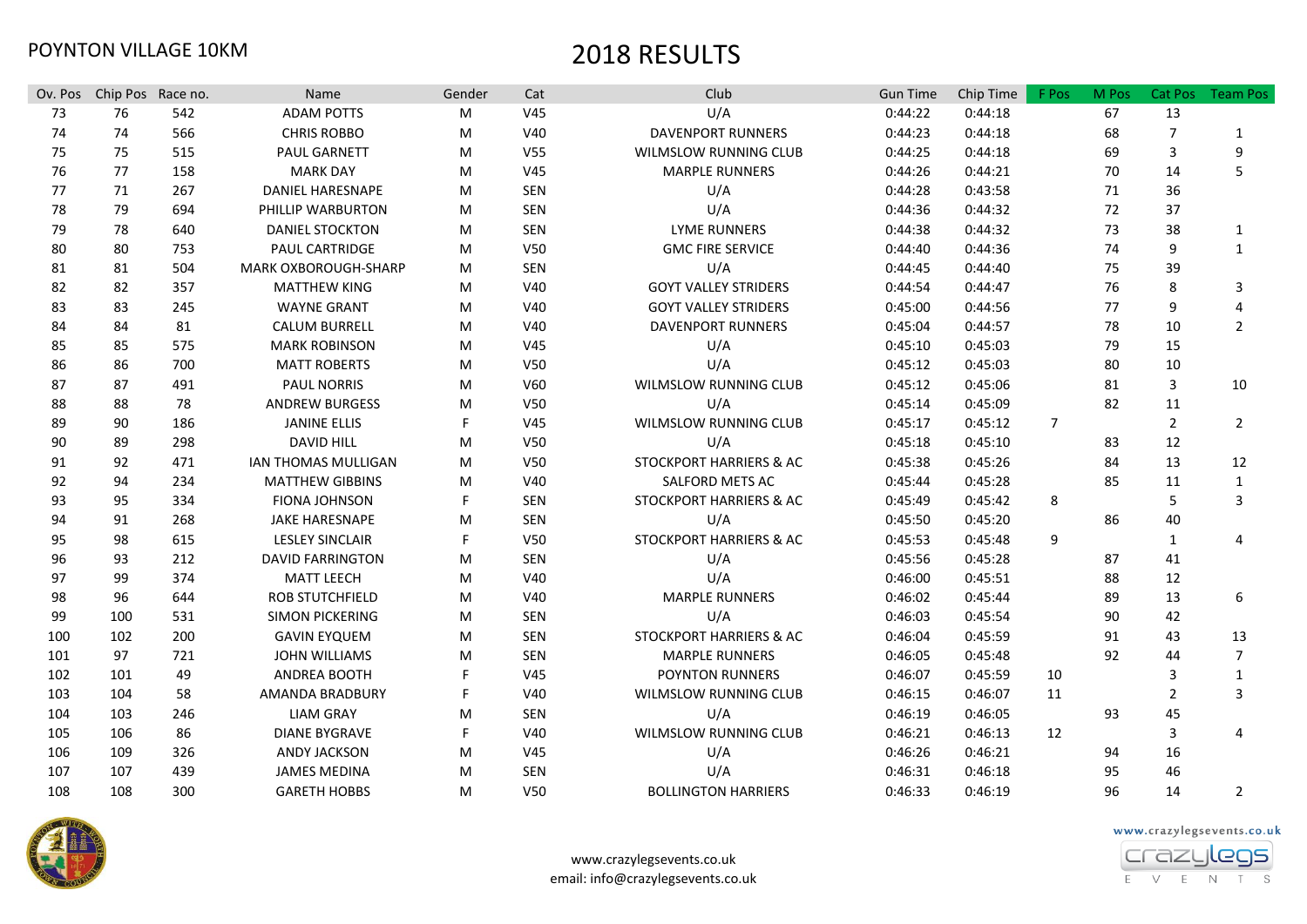| Ov. Pos | Chip Pos Race no. |     | Name                     | Gender | Cat             | Club                         | <b>Gun Time</b> | Chip Time | F Pos | M Pos | Cat Pos        | <b>Team Pos</b> |
|---------|-------------------|-----|--------------------------|--------|-----------------|------------------------------|-----------------|-----------|-------|-------|----------------|-----------------|
| 109     | 110               | 292 | RICHARD HEYES            | M      | SEN             | <b>BRAMHALL RUNNERS</b>      | 0:46:36         | 0:46:29   |       | 97    | 47             | $\mathbf{1}$    |
| 110     | 105               | 435 | <b>ALEX MCLAREN</b>      | M      | <b>SEN</b>      | U/A                          | 0:46:38         | 0:46:08   |       | 98    | 48             |                 |
| 111     | 111               | 530 | <b>JENNIE PICKARD</b>    | F.     | V45             | <b>BRAMHALL RUNNERS</b>      | 0:46:40         | 0:46:35   | 13    |       | 4              | $\mathbf{1}$    |
| 112     | 114               | 563 | <b>JOE RENSHAW</b>       | M      | SEN             | U/A                          | 0:46:46         | 0:46:43   |       | 99    | 49             |                 |
| 113     | 117               | 605 | <b>GARY SIDGWICK</b>     | M      | <b>SEN</b>      | <b>DAVENPORT RUNNERS</b>     | 0:46:54         | 0:46:49   |       | 100   | 50             | 3               |
| 114     | 118               | 699 | <b>EDWARD WEBB</b>       | M      | V45             | U/A                          | 0:46:54         | 0:46:50   |       | 101   | 17             |                 |
| 115     | 116               | 265 | <b>RICHARD HALL</b>      | M      | V50             | <b>BRAMHALL RUNNERS</b>      | 0:46:56         | 0:46:48   |       | 102   | 15             | $\overline{2}$  |
| 116     | 113               | 187 | <b>JOANNE ELLIS</b>      | F      | V40             | <b>DISLEY RUNNERS</b>        | 0:46:58         | 0:46:40   | 14    |       | 4              | $\mathbf{1}$    |
| 117     | 115               | 285 | <b>JONATHAN HEDWAT</b>   | M      | <b>SEN</b>      | U/A                          | 0:46:59         | 0:46:46   |       | 103   | 51             |                 |
| 118     | 112               | 642 | <b>JASON STOTT</b>       | M      | V45             | <b>WILMSLOW STRIDERS</b>     | 0:46:59         | 0:46:38   |       | 104   | 18             | 4               |
| 119     | 120               | 18  | <b>JAMES ATHERTON</b>    | M      | V40             | U/A                          | 0:47:07         | 0:47:02   |       | 105   | 14             |                 |
| 120     | 119               | 651 | <b>GARETH SWIFT</b>      | М      | <b>SEN</b>      | U/A                          | 0:47:12         | 0:46:59   |       | 106   | 52             |                 |
| 121     | 122               | 611 | <b>ANDREW SIMPSON</b>    | M      | <b>SEN</b>      | U/A                          | 0:47:17         | 0:47:13   |       | 107   | 53             |                 |
| 122     | 125               | 624 | <b>JULIE SMITH</b>       | F.     | V50             | U/A                          | 0:47:21         | 0:47:16   | 15    |       | $\overline{2}$ |                 |
| 123     | 123               | 509 | <b>TONY PARK</b>         | M      | V <sub>55</sub> | STOCKPORT HARRIERS & AC      | 0:47:24         | 0:47:14   |       | 108   | 4              | 14              |
| 124     | 126               | 319 | <b>TONY HULME</b>        | M      | V70             | WILMSLOW RUNNING CLUB        | 0:47:26         | 0:47:18   |       | 109   | $\mathbf{1}$   | 11              |
| 125     | 124               | 229 | <b>JACK GASKELL</b>      | M      | SEN             | U/A                          | 0:47:31         | 0:47:16   |       | 110   | 54             |                 |
| 126     | 121               | 205 | <b>STEVE FAIRCLOUGH</b>  | M      | V <sub>50</sub> | <b>BRAMHALL RUNNERS</b>      | 0:47:31         | 0:47:06   |       | 111   | 16             | 3               |
| 127     | 129               | 25  | LAYLA BANNARD-SMITH      |        | SEN             | U/A                          | 0:47:35         | 0:47:30   | 16    |       | 6              |                 |
| 128     | 128               | 274 | <b>JEMMA HARRIS</b>      |        | SEN             | MACCLESFIELD HARRIERS & AC   | 0:47:40         | 0:47:23   | 17    |       | $\overline{7}$ | $\overline{2}$  |
| 129     | 127               | 173 | <b>KATE DOYLE</b>        |        | SEN             | <b>CHORLTON RUNNERS</b>      | 0:47:40         | 0:47:23   | 18    |       | 8              | $\mathbf{1}$    |
| 130     | 130               | 115 | <b>MILES COKER</b>       | M      | V50             | <b>BRAMHALL RUNNERS</b>      | 0:47:44         | 0:47:33   |       | 112   | 17             | 4               |
| 131     | 132               | 59  | <b>CARL BRADDOCK</b>     | M      | V <sub>55</sub> | <b>DAVENPORT RUNNERS</b>     | 0:47:45         | 0:47:40   |       | 113   | 5              | 4               |
| 132     | 133               | 372 | ANDY LEE                 | M      | V40             | <b>POYNTON RUNNERS</b>       | 0:47:50         | 0:47:41   |       | 114   | 15             | 6               |
| 133     | 131               | 339 | <b>OVEN JONES</b>        | M      | V40             | U/A                          | 0:47:55         | 0:47:34   |       | 115   | 16             |                 |
| 134     | 137               | 24  | <b>KATHRINE BANCROFT</b> | F      | <b>SEN</b>      | U/A                          | 0:47:58         | 0:47:54   | 19    |       | 9              |                 |
| 135     | 136               | 113 | <b>STEPHEN COATES</b>    | M      | <b>V50</b>      | <b>POYNTON RUNNERS</b>       | 0:48:01         | 0:47:52   |       | 116   | 18             | $\overline{7}$  |
| 136     | 135               | 17  | LEIGH ASPIN              | M      | V40             | U/A                          | 0:48:04         | 0:47:52   |       | 117   | 17             |                 |
| 137     | 134               | 157 | <b>STE DAVISON</b>       | M      | V40             | <b>CHORLTON RUNNERS</b>      | 0:48:06         | 0:47:50   |       | 118   | 18             | $\overline{2}$  |
| 138     | 139               | 33  | PAUL BAYLEY              | M      | V55             | U/A                          | 0:48:11         | 0:48:02   |       | 119   | 6              |                 |
| 139     | 138               | 317 | <b>GARETH HUGHES</b>     | M      | SEN             | U/A                          | 0:48:15         | 0:48:01   |       | 120   | 55             |                 |
| 140     | 141               | 547 | <b>JAMES PRATT</b>       | M      | SEN             | STOCKPORT HARRIERS & AC      | 0:48:27         | 0:48:14   |       | 121   | 56             | 15              |
| 141     | 142               | 243 | PATRICK GRANNAN          | M      | V65             | WILMSLOW RUNNING CLUB        | 0:48:30         | 0:48:21   |       | 122   | 2              | 12              |
| 142     | 143               | 53  | <b>NEVILLE BOTHAM</b>    | M      | V <sub>50</sub> | U/A                          | 0:48:33         | 0:48:22   |       | 123   | 19             |                 |
| 143     | 140               | 746 | <b>EMMA YOUNG</b>        | F      | V45             | <b>BRAMHALL RUNNERS</b>      | 0:48:35         | 0:48:13   | 20    |       | 5              | $\overline{2}$  |
| 144     | 146               | 692 | <b>COLIN WALTON</b>      | M      | <b>V55</b>      | <b>WILMSLOW RUNNING CLUB</b> | 0:48:37         | 0:48:29   |       | 124   | $\overline{7}$ | 13              |





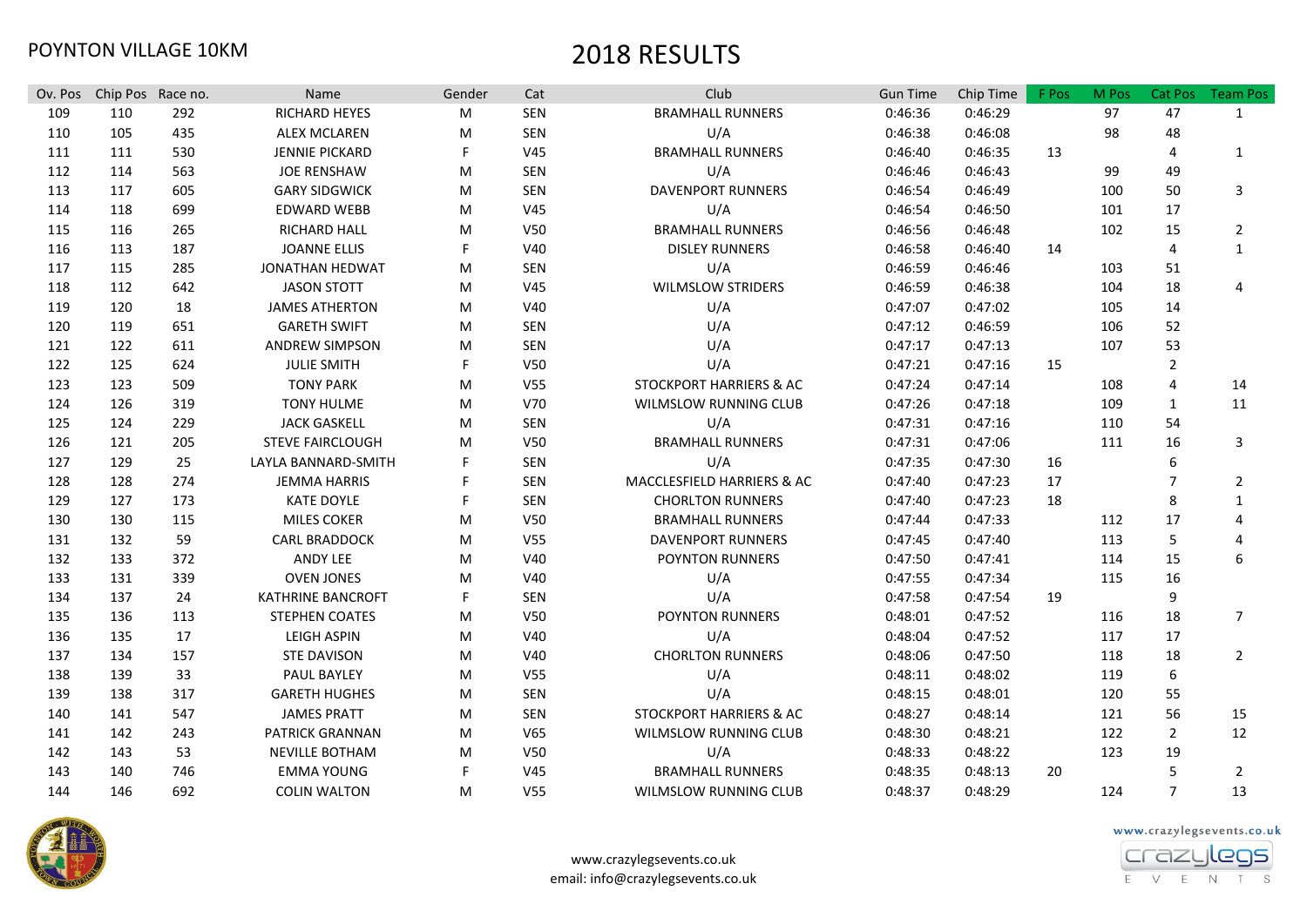| Ov. Pos | Chip Pos Race no. |     | Name                   | Gender | Cat             | Club                        | <b>Gun Time</b> | Chip Time | F Pos | M Pos | Cat Pos          | <b>Team Pos</b> |
|---------|-------------------|-----|------------------------|--------|-----------------|-----------------------------|-----------------|-----------|-------|-------|------------------|-----------------|
| 145     | 147               | 199 | SAMUEL EVANS           | M      | SEN             | <b>BRAMHALL RUNNERS</b>     | 0:48:41         | 0:48:32   |       | 125   | 57               | 5               |
| 146     | 144               | 12  | <b>IAN ARCHER</b>      | M      | V45             | U/A                         | 0:48:45         | 0:48:23   |       | 126   | 19               |                 |
| 147     | 145               | 570 | <b>MATT ROBERTS</b>    | M      | V <sub>50</sub> | U/A                         | 0:48:49         | 0:48:29   |       | 127   | 20               |                 |
| 148     | 151               | 686 | PAUL WALLACE           | M      | <b>SEN</b>      | U/A                         | 0:48:52         | 0:48:47   |       | 128   | 58               |                 |
| 149     | 149               | 398 | <b>MARK LYNCH</b>      | M      | V45             | <b>MARPLE RUNNERS</b>       | 0:48:54         | 0:48:40   |       | 129   | 20               | 8               |
| 150     | 155               | 149 | RICHARD CUNDIFF        | M      | SEN             | U/A                         | 0:48:55         | 0:48:53   |       | 130   | 59               |                 |
| 151     | 154               | 190 | <b>JULIE ELLISON</b>   | F      | V40             | <b>GOYT VALLEY STRIDERS</b> | 0:48:59         | 0:48:52   | 21    |       | 5                | $\overline{2}$  |
| 152     | 148               | 52  | <b>TOM BOSTOCK</b>     | M      | <b>SEN</b>      | U/A                         | 0:49:01         | 0:48:35   |       | 131   | 60               |                 |
| 153     | 156               | 176 | <b>MIKE DUFFY</b>      | M      | V45             | U/A                         | 0:49:02         | 0:48:54   |       | 132   | 21               |                 |
| 154     | 150               | 595 | <b>HARRY SHATWELL</b>  | M      | SEN             | U/A                         | 0:49:08         | 0:48:42   |       | 133   | 61               |                 |
| 155     | 152               | 747 | PAN YOUNG              | M      | V40             | <b>BRAMHALL RUNNERS</b>     | 0:49:10         | 0:48:48   |       | 134   | 19               | 6               |
| 156     | 157               | 79  | SAMUEL BURGESS         | м      | SEN             | U/A                         | 0:49:12         | 0:48:57   |       | 135   | 62               |                 |
| 157     | 160               | 469 | <b>NICKY MOWAT</b>     |        | <b>V55</b>      | WILMSLOW RUNNING CLUB       | 0:49:16         | 0:49:07   | 22    |       | 1                | 5               |
| 158     | 162               | 96  | <b>HELEN CARTER</b>    | F      | <b>SEN</b>      | POYNTON RUNNERS             | 0:49:19         | 0:49:16   | 23    |       | 10               | $\overline{2}$  |
| 159     | 161               | 270 | PHIL HAROLD            | M      | V45             | U/A                         | 0:49:20         | 0:49:08   |       | 136   | 22               |                 |
| 160     | 159               | 56  | <b>GAVIN BOWERS</b>    | M      | <b>SEN</b>      | <b>MARPLE RUNNERS</b>       | 0:49:21         | 0:49:04   |       | 137   | 63               | 9               |
| 161     | 153               | 306 | <b>WAYNE HOLLAND</b>   | M      | <b>SEN</b>      | U/A                         | 0:49:26         | 0:48:48   |       | 138   | 64               |                 |
| 162     | 158               | 688 | <b>ROB WALLIS</b>      | M      | <b>SEN</b>      | <b>POYNTON RUNNERS</b>      | 0:49:28         | 0:48:58   |       | 139   | 65               | 8               |
| 163     | 166               | 83  | <b>DAN BURTON</b>      | M      | V45             | U/A                         | 0:49:29         | 0:49:18   |       | 140   | 23               |                 |
| 164     | 165               | 332 | <b>HELEN JEFFERY</b>   | F      | <b>SEN</b>      | <b>CONGLETON HARRIERS</b>   | 0:49:31         | 0:49:17   | 24    |       | 11               | 1               |
| 165     | 171               | 310 | <b>DAVID HORSFIELD</b> | M      | V <sub>50</sub> | <b>BOLLINGTON HARRIERS</b>  | 0:49:36         | 0:49:30   |       | 141   | 21               | 3               |
| 166     | 170               | 262 | <b>GREG HALL</b>       | M      | SEN             | U/A                         | 0:49:37         | 0:49:28   |       | 142   | 66               |                 |
| 167     | 163               | 140 | <b>HELEN CROFT</b>     | F      | V40             | POYNTON RUNNERS             | 0:49:37         | 0:49:17   | 25    |       | 6                | 3               |
| 168     | 168               | 224 | WILL FOTHERINGHAM      | M      | V40             | U/A                         | 0:49:38         | 0:49:22   |       | 143   | 20               |                 |
| 169     | 164               | 27  | <b>PATRICK BARNES</b>  | M      | SEN             | U/A                         | 0:49:39         | 0:49:17   |       | 144   | 67               |                 |
| 170     | 172               | 389 | PAUL LOMAX             | M      | V <sub>55</sub> | POYNTON RUNNERS             | 0:49:39         | 0:49:31   |       | 145   | 8                | 9               |
| 171     | 179               | 98  | SARAH CARTER           | F      | SEN             | POYNTON RUNNERS             | 0:49:40         | 0:49:37   | 26    |       | 12               | 4               |
| 172     | 174               | 108 | KATHRYN CLAPHAM        | F      | SEN             | U/A                         | 0:49:41         | 0:49:32   | 27    |       | 13               |                 |
| 173     | 177               | 569 | <b>BRIAN ROBERTS</b>   | M      | V <sub>55</sub> | U/A                         | 0:49:41         | 0:49:34   |       | 146   | 9                |                 |
| 174     | 173               | 127 | NICOLA COPPOCK         | F      | SEN             | WILMSLOW RUNNING CLUB       | 0:49:42         | 0:49:31   | 28    |       | 14               | 6               |
| 175     | 169               | 191 | PHIL ELLISON           | M      | V45             | U/A                         | 0:49:42         | 0:49:23   |       | 147   | 24               |                 |
| 176     | 176               | 438 | <b>THOMAS MEAD</b>     | M      | SEN             | U/A                         | 0:49:46         | 0:49:33   |       | 148   | 68               |                 |
| 177     | 181               | 8   | <b>FELICITY ALLEN</b>  | F      | V45             | U/A                         | 0:49:49         | 0:49:40   | 29    |       | $\boldsymbol{6}$ |                 |
| 178     | 167               | 545 | <b>JONATHAN PRAGER</b> | м      | <b>V50</b>      | U/A                         | 0:49:51         | 0:49:21   |       | 149   | 22               |                 |
| 179     | 175               | 690 | <b>MIKE WALSH</b>      | м      | <b>SEN</b>      | U/A                         | 0:49:54         | 0:49:32   |       | 150   | 69               |                 |
| 180     | 183               | 683 | <b>ROB WAKEFIELD</b>   | M      | V40             | U/A                         | 0:49:56         | 0:49:45   |       | 151   | 21               |                 |



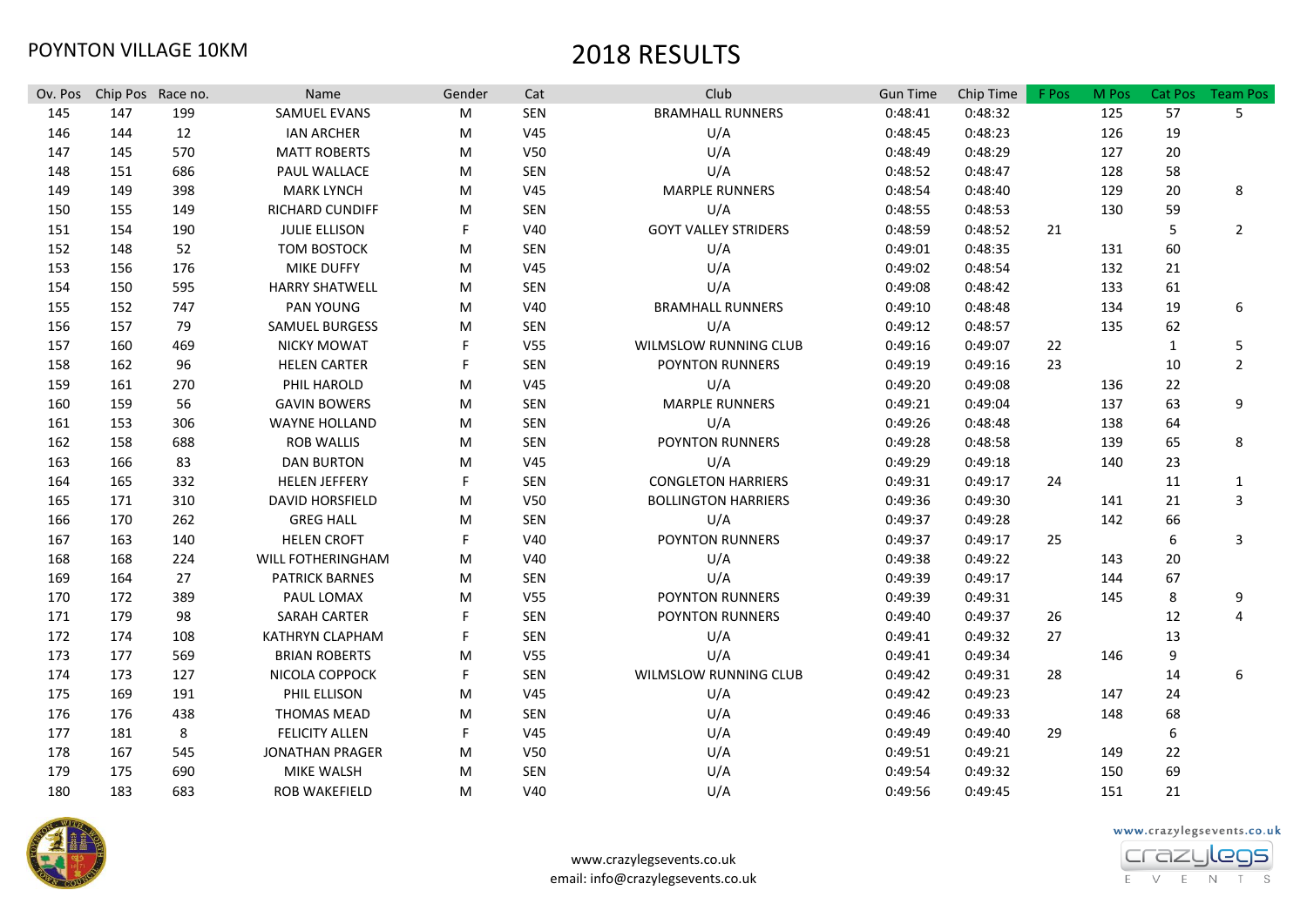| Ov. Pos | Chip Pos Race no. |     | Name                      | Gender | Cat             | Club                         | <b>Gun Time</b> | Chip Time | F Pos | M Pos | <b>Cat Pos</b> | <b>Team Pos</b> |
|---------|-------------------|-----|---------------------------|--------|-----------------|------------------------------|-----------------|-----------|-------|-------|----------------|-----------------|
| 181     | 178               | 748 | <b>ALEX YUSUF</b>         | M      | SEN             | U/A                          | 0:50:05         | 0:49:35   |       | 152   | 70             |                 |
| 182     | 186               | 131 | <b>MATT CORDES</b>        | м      | SEN             | <b>BRAMHALL RUNNERS</b>      | 0:50:08         | 0:49:56   |       | 153   | 71             | 7               |
| 183     | 185               | 621 | <b>ANNIE SMEDLEY</b>      | F      | V <sub>45</sub> | <b>MARPLE RUNNERS</b>        | 0:50:09         | 0:49:52   | 30    |       | $\overline{7}$ | $\mathbf{1}$    |
| 184     | 184               | 627 | <b>ROSS SMITH</b>         | M      | V <sub>55</sub> | U/A                          | 0:50:09         | 0:49:49   |       | 154   | 10             |                 |
| 185     | 191               | 111 | <b>ASHLEY CLIFFE</b>      | M      | V <sub>45</sub> | <b>DAVENPORT RUNNERS</b>     | 0:50:09         | 0:50:05   |       | 155   | 25             | 5               |
| 186     | 182               | 151 | <b>SIMON DALE</b>         | M      | V40             | U/A                          | 0:50:11         | 0:49:45   |       | 156   | 22             |                 |
| 187     | 190               | 441 | <b>DAVID MELLOR</b>       | M      | V <sub>65</sub> | STOCKPORT HARRIERS & AC      | 0:50:14         | 0:50:04   |       | 157   | 3              | 16              |
| 188     | 187               | 244 | ALEXANDER GRANT           | M      | SEN             | U/A                          | 0:50:15         | 0:49:59   |       | 158   | 72             |                 |
| 189     | 180               | 586 | <b>MATT SANDERS</b>       | M      | V40             | U/A                          | 0:50:19         | 0:49:40   |       | 159   | 23             |                 |
| 190     | 197               | 636 | <b>CHRISTOPHER PLATT</b>  | M      | V40             | U/A                          | 0:50:20         | 0:50:12   |       | 160   | 24             |                 |
| 191     | 193               | 163 | <b>CHRISTINE DEWSBURY</b> | F      | V40             | STOCKPORT TRIATHLON CLUB     | 0:50:21         | 0:50:05   | 31    |       | $\overline{7}$ | $\overline{2}$  |
| 192     | 189               | 749 | <b>KATRINA STEPHENS</b>   | F      | SEN             | <b>MARPLE RUNNERS</b>        | 0:50:22         | 0:50:03   | 32    |       | 15             | $\overline{2}$  |
| 193     | 188               | 616 | PETE SINCLAIR             | M      | V <sub>55</sub> | STOCKPORT HARRIERS & AC      | 0:50:22         | 0:50:03   |       | 161   | 11             | 17              |
| 194     | 192               | 695 | <b>JOE WARD</b>           | M      | SEN             | <b>MARPLE RUNNERS</b>        | 0:50:23         | 0:50:05   |       | 162   | 73             | 10              |
| 195     | 194               | 630 | <b>TOM SMITH</b>          | M      | SEN             | U/A                          | 0:50:24         | 0:50:06   |       | 163   | 74             |                 |
| 196     | 196               | 474 | <b>GRAHAM MURRAY</b>      | M      | V <sub>55</sub> | <b>MARPLE RUNNERS</b>        | 0:50:28         | 0:50:08   |       | 164   | 12             | 11              |
| 197     | 195               | 660 | <b>ADRIAN THOMAS</b>      | M      | V <sub>50</sub> | <b>MARPLE RUNNERS</b>        | 0:50:29         | 0:50:07   |       | 165   | 23             | 12              |
| 198     | 198               | 75  | NICOLA BRUNDRETT          |        | V40             | STOCKPORT TRIATHLON CLUB     | 0:50:41         | 0:50:25   | 33    |       | 8              | 3               |
| 199     | 199               | 745 | <b>JANET WYLES</b>        | F      | V50             | WILMSLOW RUNNING CLUB        | 0:50:43         | 0:50:33   | 34    |       | 3              | $\overline{7}$  |
| 200     | 202               | 21  | <b>ANDREW BAGSHAW</b>     | M      | V50             | <b>BRAMHALL RUNNERS</b>      | 0:50:54         | 0:50:39   |       | 166   | 24             | 8               |
| 201     | 201               | 645 | SARAH STUTCHFIELD         | F      | V40             | <b>MARPLE RUNNERS</b>        | 0:50:59         | 0:50:38   | 35    |       | 9              | 3               |
| 202     | 200               | 235 | <b>GEOFF GILBERT</b>      | M      | V <sub>65</sub> | U/A                          | 0:50:59         | 0:50:35   |       | 167   | 4              |                 |
| 203     | 203               | 409 | <b>DARREN MARTIN</b>      | M      | V <sub>45</sub> | U/A                          | 0:51:01         | 0:50:42   |       | 168   | 26             |                 |
| 204     | 205               | 412 | <b>TIM MATTHEWS</b>       | M      | V <sub>45</sub> | U/A                          | 0:51:02         | 0:50:52   |       | 169   | 27             |                 |
| 205     | 207               | 541 | <b>JOHN PORTEOUS</b>      | M      | V <sub>65</sub> | <b>WILMSLOW RUNNING CLUB</b> | 0:51:06         | 0:50:58   |       | 170   | 5              | 14              |
| 206     | 208               | 626 | RICHARD SMITH             | M      | SEN             | U/A                          | 0:51:12         | 0:50:59   |       | 171   | 75             |                 |
| 207     | 204               | 210 | <b>PATRICK FARRELL</b>    | M      | SEN             | U/A                          | 0:51:20         | 0:50:43   |       | 172   | 76             |                 |
| 208     | 209               | 479 | <b>ROY MYERS</b>          | M      | V <sub>45</sub> | U/A                          | 0:51:20         | 0:51:06   |       | 173   | 28             |                 |
| 209     | 206               | 174 | MICHAEL DOYLE             | M      | V40             | U/A                          | 0:51:25         | 0:50:52   |       | 174   | 25             |                 |
| 210     | 210               | 656 | <b>JONATHAN TAYLOR</b>    | м      | SEN             | U/A                          | 0:51:26         | 0:51:14   |       | 175   | 77             |                 |
| 211     | 211               | 144 | <b>CATHARINE CROSSLEY</b> | F      | SEN             | MACCLESFIELD HARRIERS & AC   | 0:51:36         | 0:51:16   | 36    |       | 16             | 3               |
| 212     | 215               | 559 | ROSALIND REEVES           | F      | V50             | POYNTON RUNNERS              | 0:51:38         | 0:51:27   | 37    |       | 4              | 5               |
| 213     | 214               | 288 | <b>MARK HETHERINGTON</b>  | м      | V40             | <b>POYNTON RUNNERS</b>       | 0:51:41         | 0:51:23   |       | 176   | 26             | 10              |
| 214     | 217               | 726 | <b>CATHERINE WILSON</b>   | F      | V50             | MACCLESFIELD HARRIERS & AC   | 0:51:48         | 0:51:34   | 38    |       | 5              | 4               |
| 215     | 216               | 329 | <b>STEPHEN JAMES</b>      | м      | V40             | <b>LANCASTER RUNNERS</b>     | 0:51:50         | 0:51:31   |       | 177   | 27             | $\mathbf 1$     |
| 216     | 218               | 318 | <b>SIMON HUGHES</b>       | M      | <b>SEN</b>      | <b>MARPLE RUNNERS</b>        | 0:51:55         | 0:51:36   |       | 178   | 78             | 13              |





E V E N T S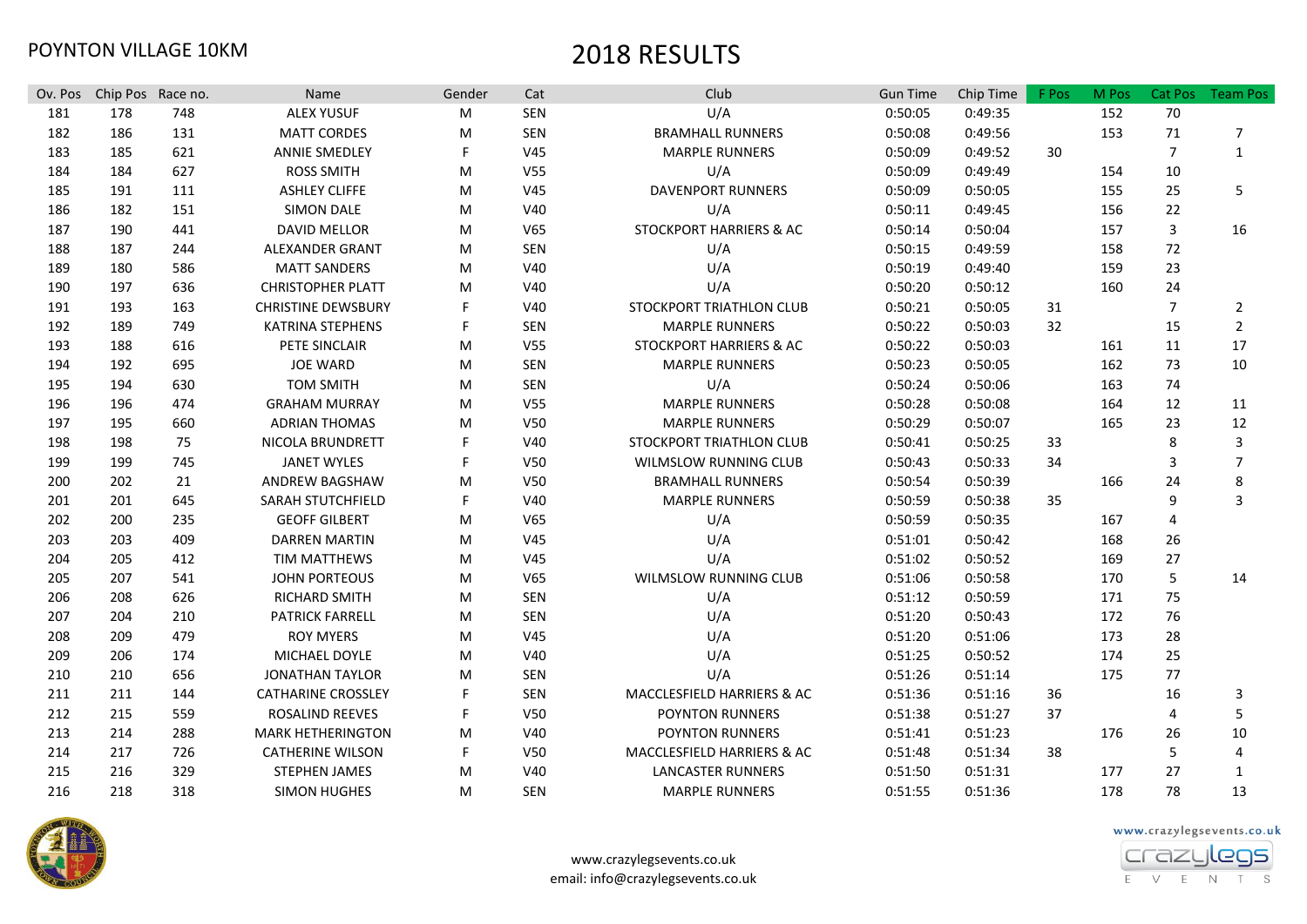| Ov. Pos | Chip Pos Race no. |     | Name                     | Gender | Cat             | Club                         | <b>Gun Time</b> | Chip Time | F Pos | M Pos | <b>Cat Pos</b> | <b>Team Pos</b> |
|---------|-------------------|-----|--------------------------|--------|-----------------|------------------------------|-----------------|-----------|-------|-------|----------------|-----------------|
| 217     | 220               | 639 | <b>JAMES STEWART</b>     | M      | V45             | U/A                          | 0:51:56         | 0:51:42   |       | 179   | 29             |                 |
| 218     | 222               | 580 | <b>ANDREW ROWE</b>       | M      | V <sub>55</sub> | MACCLESFIELD HARRIERS & AC   | 0:51:58         | 0:51:43   |       | 180   | 13             | 7               |
| 219     | 213               | 303 | <b>ANDREW HODSON</b>     | M      | V45             | <b>MARPLE RUNNERS</b>        | 0:52:03         | 0:51:21   |       | 181   | 30             | 14              |
| 220     | 224               | 169 | <b>KERRY DOHERTY</b>     | F      | V40             | STOCKPORT TRIATHLON CLUB     | 0:52:04         | 0:51:49   | 39    |       | 10             | 4               |
| 221     | 212               | 673 | <b>ANDREW TIMMINS</b>    | M      | V40             | U/A                          | 0:52:06         | 0:51:18   |       | 182   | 28             |                 |
| 222     | 221               | 256 | <b>CHRIS GUYMER</b>      | M      | SEN             | U/A                          | 0:52:08         | 0:51:42   |       | 183   | 79             |                 |
| 223     | 227               | 408 | <b>CATRIONA MARSHALL</b> | F      | V <sub>50</sub> | WILMSLOW RUNNING CLUB        | 0:52:11         | 0:52:00   | 40    |       | 6              | 8               |
| 224     | 225               | 462 | <b>GOLDIE MORAN</b>      | F      | V40             | U/A                          | 0:52:12         | 0:51:55   | 41    |       | 11             |                 |
| 225     | 228               | 401 | <b>GARETH MAHER</b>      | M      | SEN             | <b>BRAMHALL RUNNERS</b>      | 0:52:12         | 0:52:04   |       | 184   | 80             | 9               |
| 226     | 226               | 523 | <b>TOM PENNEY</b>        | M      | SEN             | U/A                          | 0:52:13         | 0:51:55   |       | 185   | 81             |                 |
| 227     | 219               | 94  | PHILIP CANTILLON         | M      | SEN             | U/A                          | 0:52:15         | 0:51:38   |       | 186   | 82             |                 |
| 228     | 223               | 416 | <b>AMY MAYER</b>         | F      | SEN             | U/A                          | 0:52:15         | 0:51:45   | 42    |       | 17             |                 |
| 229     | 230               | 276 | <b>SIMON HARROP</b>      | M      | V <sub>55</sub> | U/A                          | 0:52:24         | 0:52:06   |       | 187   | 14             |                 |
| 230     | 232               | 754 | PAUL ROBISON             | M      | V50             | <b>WINSTON RUNNERS</b>       | 0:52:27         | 0:52:22   |       | 188   | 25             | 1               |
| 231     | 229               | 322 | <b>ALISTAIR HUNTER</b>   | M      | V40             | <b>SCARAB TRI CLUB</b>       | 0:52:27         | 0:52:05   |       | 189   | 29             | 1               |
| 232     | 231               | 72  | <b>SYLVIA BROWN</b>      | F      | <b>SEN</b>      | <b>WILMSLOW STRIDERS</b>     | 0:52:39         | 0:52:17   | 43    |       | 18             | 1               |
| 233     | 233               | 351 | <b>MIKE KELLY</b>        | M      | V <sub>45</sub> | <b>MARPLE RUNNERS</b>        | 0:52:49         | 0:52:29   |       | 190   | 31             | 15              |
| 234     | 234               | 189 | <b>WILL ELLIS</b>        | M      | <b>SEN</b>      | U/A                          | 0:52:53         | 0:52:35   |       | 191   | 83             |                 |
| 235     | 235               | 622 | <b>ALISON SMITH</b>      | F      | <b>SEN</b>      | U/A                          | 0:52:57         | 0:52:45   | 44    |       | 19             |                 |
| 236     | 240               | 138 | <b>JAMES CRAM</b>        | M      | V40             | U/A                          | 0:53:06         | 0:52:55   |       | 192   | 30             |                 |
| 237     | 239               | 591 | <b>GORDON SHARP</b>      | M      | V60             | U/A                          | 0:53:13         | 0:52:51   |       | 193   | 4              |                 |
| 238     | 238               | 734 | WENDY WOODHEAD           | F      | SEN             | MANCHESTER HARRIERS AND A.C. | 0:53:16         | 0:52:49   | 45    |       | 20             | $\mathbf{1}$    |
| 239     | 246               | 41  | <b>LINDSAY BENNISON</b>  | F      | V <sub>50</sub> | U/A                          | 0:53:16         | 0:53:08   | 46    |       | $\overline{7}$ |                 |
| 240     | 241               | 226 | <b>IAN GALLOWAY</b>      | M      | V <sub>45</sub> | <b>MARPLE RUNNERS</b>        | 0:53:17         | 0:52:56   |       | 194   | 32             | 16              |
| 241     | 247               | 248 | <b>JOHN GRAYSTON</b>     | M      | SEN             | U/A                          | 0:53:25         | 0:53:11   |       | 195   | 84             |                 |
| 242     | 237               | 249 | <b>CHRIS GREEN</b>       | M      | V40             | U/A                          | 0:53:33         | 0:52:46   |       | 196   | 31             |                 |
| 243     | 236               | 32  | RICHARD BAYLES           | M      | SEN             | U/A                          | 0:53:34         | 0:52:46   |       | 197   | 85             |                 |
| 244     | 242               | 88  | <b>BILLY CAINE</b>       | M      | V <sub>50</sub> | U/A                          | 0:53:37         | 0:53:01   |       | 198   | 26             |                 |
| 245     | 243               | 89  | JEANNIE CAINE            | F      | V50             | U/A                          | 0:53:37         | 0:53:02   | 47    |       | 8              |                 |
| 246     | 244               | 238 | <b>JOSEPH GLENNON</b>    | M      | SEN             | U/A                          | 0:53:38         | 0:53:04   |       | 199   | 86             |                 |
| 247     | 251               | 259 | <b>OLIVIA HAINES</b>     | F      | SEN             | U/A                          | 0:53:43         | 0:53:15   | 48    |       | 21             |                 |
| 248     | 254               | 399 | <b>MARTIN LYNCH</b>      | M      | V40             | U/A                          | 0:53:43         | 0:53:28   |       | 200   | 32             |                 |
| 249     | 253               | 250 | <b>NINA GREEN</b>        | F      | V <sub>55</sub> | STOCKPORT HARRIERS & AC      | 0:53:44         | 0:53:25   | 49    |       | $\overline{2}$ | 5               |
| 250     | 245               | 316 | <b>ANDREW HUGHES</b>     | M      | V50             | START2JOG                    | 0:53:49         | 0:53:07   |       | 201   | 27             | 2               |
| 251     | 256               | 427 | LEE MCCOURT              | M      | <b>SEN</b>      | MANCHESTER HARRIERS AND A.C. | 0:53:49         | 0:53:39   |       | 202   | 87             | $\overline{2}$  |
| 252     | 249               | 582 | <b>WILL ROWE</b>         | M      | <b>SEN</b>      | U/A                          | 0:53:52         | 0:53:11   |       | 203   | 88             |                 |



E V E N T S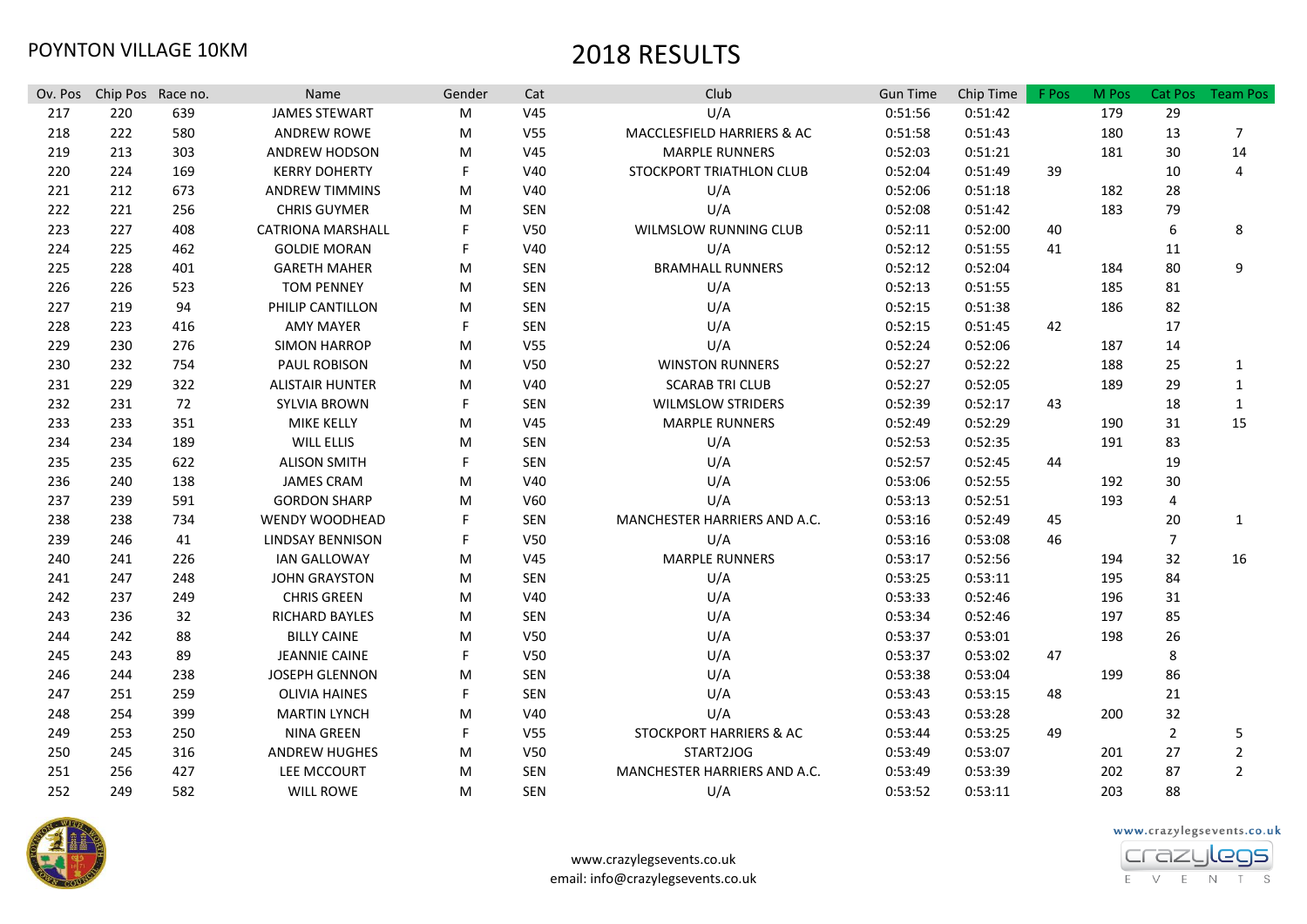| Ov. Pos | Chip Pos Race no. |                | Name                     | Gender | Cat             | Club                         | <b>Gun Time</b> | Chip Time | F Pos | M Pos | Cat Pos        | <b>Team Pos</b> |
|---------|-------------------|----------------|--------------------------|--------|-----------------|------------------------------|-----------------|-----------|-------|-------|----------------|-----------------|
| 253     | 250               | 355            | <b>GARETH KIMBER</b>     | M      | SEN             | U/A                          | 0:53:52         | 0:53:14   |       | 204   | 89             |                 |
| 254     | 248               | 508            | <b>CHRISTOPHER PAPE</b>  | М      | V40             | U/A                          | 0:53:52         | 0:53:11   |       | 205   | 33             |                 |
| 255     | 259               | 136            | PAUL COWELL              | м      | V45             | <b>BRAMHALL RUNNERS</b>      | 0:54:04         | 0:53:42   |       | 206   | 33             | 10              |
| 256     | 252               | 54             | <b>CHRISTINE BOWEN</b>   | F      | V60             | <b>GOYT VALLEY STRIDERS</b>  | 0:54:07         | 0:53:23   | 50    |       | $\mathbf{1}$   | 3               |
| 257     | 260               | 341            | <b>ALISTAIR JORDAN</b>   | м      | V55             | <b>MARPLE RUNNERS</b>        | 0:54:11         | 0:53:55   |       | 207   | 15             | 17              |
| 258     | 264               | 201            | <b>DAVID EYRE</b>        | м      | SEN             | U/A                          | 0:54:11         | 0:54:07   |       | 208   | 90             |                 |
| 259     | 255               | 297            | <b>CHRISTINE HILL</b>    | F      | V50             | <b>GOYT VALLEY STRIDERS</b>  | 0:54:19         | 0:53:32   | 51    |       | 9              | 4               |
| 260     | 262               | 208            | <b>JAMES FARMER</b>      | м      | SEN             | <b>POYNTON RUNNERS</b>       | 0:54:29         | 0:54:02   |       | 209   | 91             | 11              |
| 261     | 263               | 160            | JOANNE DESCHOOLMEESTER   | F      | V40             | U/A                          | 0:54:31         | 0:54:06   | 52    |       | 12             |                 |
| 262     | 268               | 11             | <b>STUART ANDERSON</b>   | м      | SEN             | U/A                          | 0:54:32         | 0:54:19   |       | 210   | 92             |                 |
| 263     | 257               | 680            | <b>TRACY VERNON</b>      | F      | V <sub>55</sub> | <b>GOYT VALLEY STRIDERS</b>  | 0:54:32         | 0:53:41   | 53    |       | 3              | 5               |
| 264     | 258               | 549            | <b>TED PROUDLEY</b>      | M      | V40             | U/A                          | 0:54:33         | 0:53:42   |       | 211   | 34             |                 |
| 265     | 261               | 70             | <b>ANDY BROWN</b>        | M      | V <sub>65</sub> | STOCKPORT HARRIERS & AC      | 0:54:37         | 0:54:00   |       | 212   | 6              | 18              |
| 266     | 271               | 447            | PIOTR MICHALIK           | M      | SEN             | U/A                          | 0:54:39         | 0:54:27   |       | 213   | 93             |                 |
| 267     | 269               | 558            | <b>JOANNE REDFERN</b>    | F      | V40             | U/A                          | 0:54:40         | 0:54:25   | 54    |       | 13             |                 |
| 268     | 275               | 161            | MIKE DEVERELL            | M      | V40             | U/A                          | 0:54:42         | 0:54:31   |       | 214   | 35             |                 |
| 269     | 270               | 112            | <b>STUART CLOUGH</b>     | M      | SEN             | U/A                          | 0:54:43         | 0:54:25   |       | 215   | 94             |                 |
| 270     | 267               | 594            | <b>STEPHEN SHARROCKS</b> | M      | V <sub>50</sub> | STOCKPORT HARRIERS & AC      | 0:54:47         | 0:54:17   |       | 216   | 28             | 19              |
| 271     | 272               | 629            | <b>TOBY SMITH</b>        | M      | V45             | <b>MARPLE RUNNERS</b>        | 0:54:48         | 0:54:28   |       | 217   | 34             | 18              |
| 272     | 266               | 356            | <b>TRACY KIMBER</b>      |        | V40             | U/A                          | 0:54:54         | 0:54:16   | 55    |       | 14             |                 |
| 273     | 279               | 241            | <b>HELEN GOWIN</b>       |        | V <sub>50</sub> | MACCLESFIELD HARRIERS & AC   | 0:54:56         | 0:54:36   | 56    |       | 10             | 5               |
| 274     | 282               | 472            | <b>LAURA MURISON</b>     |        | V40             | U/A                          | 0:54:58         | 0:54:44   | 57    |       | 15             |                 |
| 275     | 273               | 196            | <b>JO EVANS</b>          |        | SEN             | <b>BOLLINGTON HARRIERS</b>   | 0:54:59         | 0:54:29   | 58    |       | 22             | $\mathbf{1}$    |
| 276     | 265               | 387            | SUZANNE LOCKWOOD         |        | SEN             | U/A                          | 0:54:59         | 0:54:11   | 59    |       | 23             |                 |
| 277     | 284               | 223            | HELEN FOTHERINGHAM       |        | V40             | U/A                          | 0:55:00         | 0:54:45   | 60    |       | 16             |                 |
| 278     | 276               | 211            | <b>LINDSEY FARRELLY</b>  |        | V40             | MANCHESTER HARRIERS AND A.C. | 0:55:03         | 0:54:33   | 61    |       | 17             | $\overline{2}$  |
| 279     | 274               | 590            | <b>JAMES SCULLY</b>      | M      | V40             | MACCLESFIELD HARRIERS & AC   | 0:55:04         | 0:54:31   |       | 218   | 36             | 8               |
| 280     | 285               | $\overline{2}$ | <b>MALCOLM ADAMS</b>     | M      | V65             | <b>FYLDE COAST RUNNERS</b>   | 0:55:04         | 0:54:45   |       | 219   | $\overline{7}$ | $\mathbf{1}$    |
| 281     | 277               | 567            | <b>ALAN ROBERTS</b>      | M      | V65             | U/A                          | 0:55:05         | 0:54:33   |       | 220   | 8              |                 |
| 282     | 290               | 604            | <b>AMY SHONFELD</b>      | F      | V45             | U/A                          | 0:55:10         | 0:54:55   | 62    |       | 8              |                 |
| 283     | 281               | 323            | ANDREW HUNTER            | M      | V40             | U/A                          | 0:55:11         | 0:54:37   |       | 221   | 37             |                 |
| 284     | 297               | 258            | <b>STEVEN HAIG</b>       | M      | V45             | <b>DAVENPORT RUNNERS</b>     | 0:55:11         | 0:55:05   |       | 222   | 35             | 6               |
| 285     | 287               | 382            | <b>ELLEN LITTLE</b>      | F      | V40             | U/A                          | 0:55:16         | 0:54:50   | 63    |       | 18             |                 |
| 286     | 288               | 383            | <b>STEVE LITTLE</b>      | м      | V40             | U/A                          | 0:55:16         | 0:54:52   |       | 223   | 38             |                 |
| 287     | 278               | 230            | <b>STEPHEN GATENBY</b>   | м      | V40             | U/A                          | 0:55:16         | 0:54:36   |       | 224   | 39             |                 |
| 288     | 286               | 634            | <b>ANTONY STATHAM</b>    | м      | <b>SEN</b>      | U/A                          | 0:55:17         | 0:54:45   |       | 225   | 95             |                 |



www.crazylegsevents.co.uk

E V E N T S

crazu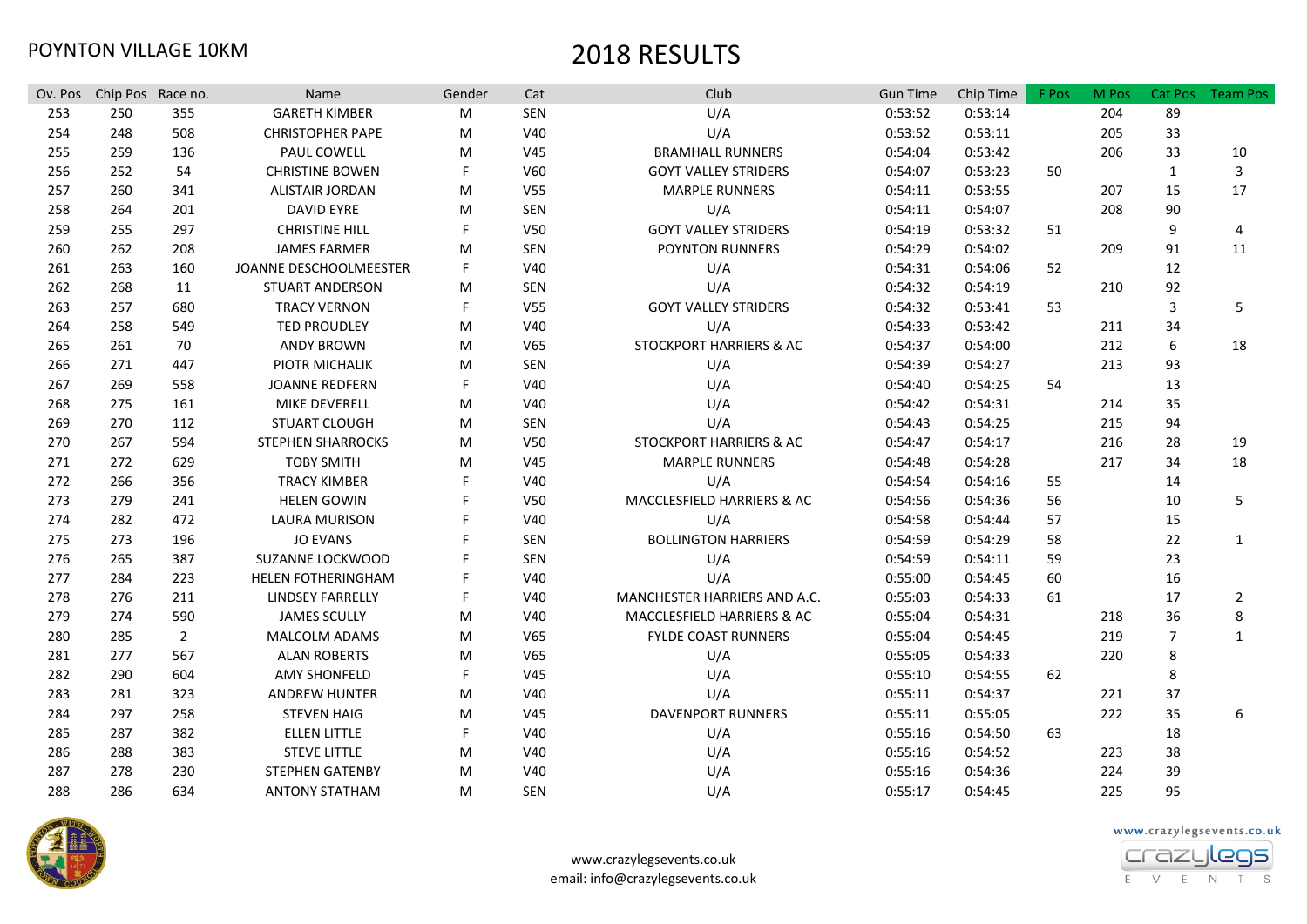| Ov. Pos | Chip Pos Race no. |     | Name                     | Gender | Cat             | Club                         | <b>Gun Time</b> | Chip Time | F Pos | M Pos | Cat Pos        | <b>Team Pos</b>  |
|---------|-------------------|-----|--------------------------|--------|-----------------|------------------------------|-----------------|-----------|-------|-------|----------------|------------------|
| 289     | 283               | 177 | <b>ROB DUNLEY</b>        | М      | V40             | U/A                          | 0:55:18         | 0:54:44   |       | 226   | 40             |                  |
| 290     | 289               | 179 | <b>GLEN DURBAN</b>       | M      | V40             | U/A                          | 0:55:18         | 0:54:55   |       | 227   | 41             |                  |
| 291     | 295               | 181 | <b>KIM EAGLE</b>         | F      | SEN             | U/A                          | 0:55:19         | 0:55:02   | 64    |       | 24             |                  |
| 292     | 293               | 344 | PAUL KASHER              | M      | SEN             | U/A                          | 0:55:20         | 0:55:00   |       | 228   | 96             |                  |
| 293     | 296               | 436 | ANN MCLAUGHLIN           | F      | V <sub>55</sub> | MANCHESTER HARRIERS AND A.C. | 0:55:24         | 0:55:03   | 65    |       | 4              | 3                |
| 294     | 291               | 716 | <b>ANDREW WILKINSON</b>  | м      | V <sub>50</sub> | NORTHWICH RUNNING CLUB       | 0:55:24         | 0:54:58   |       | 229   | 29             | $\mathbf{1}$     |
| 295     | 292               | 206 | LUCIANA FALLOWS          | F      | V45             | NORTHWICH RUNNING CLUB       | 0:55:26         | 0:55:00   | 66    |       | 9              | $\mathbf{1}$     |
| 296     | 294               | 257 | <b>DAVID GUYMER</b>      | M      | SEN             | U/A                          | 0:55:27         | 0:55:01   |       | 230   | 97             |                  |
| 297     | 280               | 225 | PAM FOX                  |        | SEN             | U/A                          | 0:55:29         | 0:54:37   | 67    |       | 25             |                  |
| 298     | 299               | 520 | RACHAEL PEERS            | F      | SEN             | WILMSLOW RUNNING CLUB        | 0:55:30         | 0:55:17   | 68    |       | 26             | 9                |
| 299     | 300               | 247 | <b>JENNIFER GRAYSTON</b> | F      | V40             | U/A                          | 0:55:35         | 0:55:20   | 69    |       | 19             |                  |
| 300     | 304               | 496 | DANIEL O'GRADY           | M      | V40             | <b>POYNTON RUNNERS</b>       | 0:55:48         | 0:55:33   |       | 231   | 42             | 12               |
| 301     | 302               | 696 | <b>JAMES WARHURST</b>    | M      | SEN             | U/A                          | 0:55:51         | 0:55:27   |       | 232   | 98             |                  |
| 302     | 301               | 119 | <b>JOSEPH CONNOR</b>     | M      | SEN             | <b>BRAMHALL RUNNERS</b>      | 0:55:51         | 0:55:25   |       | 233   | 99             | 11               |
| 303     | 307               | 45  | <b>SAM BLACOW</b>        | F      | SEN             | <b>BRAMHALL RUNNERS</b>      | 0:55:57         | 0:55:48   | 70    |       | 27             | 3                |
| 304     | 308               | 273 | <b>ANN HARRIS</b>        | F      | V65             | MACCLESFIELD HARRIERS & AC   | 0:56:07         | 0:55:48   | 71    |       | $\mathbf{1}$   | $\boldsymbol{6}$ |
| 305     | 298               | 453 | ED MILNER                | M      | V40             | U/A                          | 0:56:08         | 0:55:11   |       | 234   | 43             |                  |
| 306     | 311               | 661 | <b>CHRIS THOMAS</b>      | M      | V45             | <b>MARPLE RUNNERS</b>        | 0:56:10         | 0:55:54   |       | 235   | 36             | 19               |
| 307     | 309               | 128 | <b>CHRISTINE COPSON</b>  |        | V <sub>50</sub> | STOCKPORT TRIATHLON CLUB     | 0:56:14         | 0:55:50   | 72    |       | 11             | 5                |
| 308     | 313               | 397 | <b>GILLIAN LUNT</b>      | F      | V40             | U/A                          | 0:56:17         | 0:55:58   | 73    |       | 20             |                  |
| 309     | 303               | 388 | <b>MARK LOMAS</b>        | M      | SEN             | U/A                          | 0:56:19         | 0:55:29   |       | 236   | 100            |                  |
| 310     | 315               | 579 | <b>HEATHER ROONEY</b>    | F      | V45             | U/A                          | 0:56:19         | 0:56:00   | 74    |       | 10             |                  |
| 311     | 312               | 47  | <b>MALCOLM BOLTON</b>    | M      | V60             | U/A                          | 0:56:20         | 0:55:56   |       | 237   | 5              |                  |
| 312     | 310               | 706 | SALLY WESTERBY           | F      | V40             | U/A                          | 0:56:20         | 0:55:51   | 75    |       | 21             |                  |
| 313     | 316               | 587 | <b>STEPHEN SANDERS</b>   | M      | V60             | <b>GOYT VALLEY STRIDERS</b>  | 0:56:21         | 0:56:04   |       | 238   | 6              | 5                |
| 314     | 314               | 23  | <b>LISA BAILEY</b>       | F      | V40             | U/A                          | 0:56:26         | 0:55:59   | 76    |       | 22             |                  |
| 315     | 306               | 623 | <b>BREESHEY SMITH</b>    | F      | V50             | U/A                          | 0:56:26         | 0:55:45   | 77    |       | 12             |                  |
| 316     | 318               | 14  | <b>IAN ASHCROFT</b>      | м      | V70             | WILMSLOW RUNNING CLUB        | 0:56:28         | 0:56:16   |       | 239   | $\overline{2}$ | 15               |
| 317     | 317               | 36  | <b>ANDREW BEATTY</b>     | м      | JUN             | <b>POYNTON RUNNERS</b>       | 0:56:32         | 0:56:15   |       | 240   | $\mathbf{1}$   | 13               |
| 318     | 320               | 28  | <b>FRANCES BARNETT</b>   | F      | SEN             | U/A                          | 0:56:33         | 0:56:17   | 78    |       | 28             |                  |
| 319     | 323               | 410 | <b>SHARON MARTIN</b>     | F      | V45             | <b>WINSTON RUNNERS</b>       | 0:56:42         | 0:56:22   | 79    |       | 11             | $\mathbf{1}$     |
| 320     | 305               | 475 | <b>LUKE MURRAY</b>       | м      | SEN             | U/A                          | 0:56:42         | 0:55:44   |       | 241   | 101            |                  |
| 321     | 329               | 728 | <b>EMMA WINDER</b>       | F      | SEN             | U/A                          | 0:56:45         | 0:56:36   | 80    |       | 29             |                  |
| 322     | 332               | 466 | <b>SARAH MORRIS</b>      | F      | SEN             | U/A                          | 0:56:53         | 0:56:44   | 81    |       | 30             |                  |
| 323     | 334               | 564 | <b>STEVE RICHARDSON</b>  | м      | V50             | U/A                          | 0:56:55         | 0:56:52   |       | 242   | 30             |                  |
| 324     | 322               | 697 | DAVID WATERHOUSE         | м      | V60             | STOCKPORT HARRIERS & AC      | 0:56:56         | 0:56:20   |       | 243   | $\overline{7}$ | 20               |



www.crazylegsevents.co.uk email: info@crazylegsevents.co.uk



E V E N T S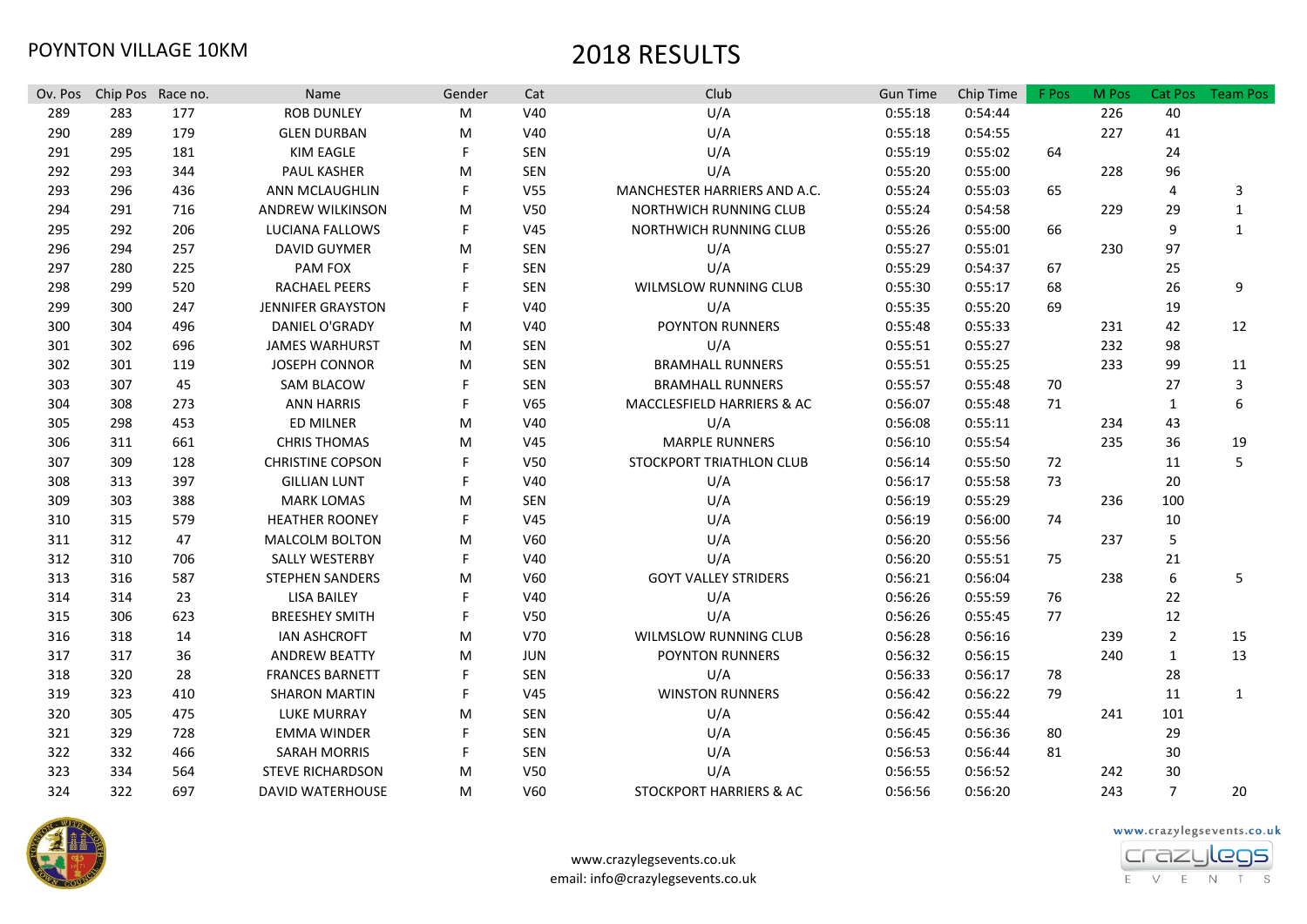| Ov. Pos | Chip Pos Race no. |     | Name                     | Gender | Cat             | Club                        | <b>Gun Time</b> | Chip Time | F Pos | M Pos | <b>Cat Pos</b> | <b>Team Pos</b> |
|---------|-------------------|-----|--------------------------|--------|-----------------|-----------------------------|-----------------|-----------|-------|-------|----------------|-----------------|
| 325     | 321               | 442 | <b>NICK MELLOR</b>       | M      | V40             | U/A                         | 0:56:59         | 0:56:18   |       | 244   | 44             |                 |
| 326     | 326               | 311 | <b>ROB HORTON</b>        | м      | V40             | U/A                         | 0:56:59         | 0:56:27   |       | 245   | 45             |                 |
| 327     | 324               | 433 | <b>FIONA MCKINNIE</b>    | F      | SEN             | U/A                         | 0:57:00         | 0:56:23   | 82    |       | 31             |                 |
| 328     | 325               | 434 | <b>KAREN MCKINNIE</b>    |        | SEN             | <b>DAVENPORT RUNNERS</b>    | 0:57:00         | 0:56:23   | 83    |       | 32             | 1               |
| 329     | 336               | 424 | <b>ROSIE MCARDLE</b>     | F      | V40             | U/A                         | 0:57:04         | 0:56:54   | 84    |       | 23             |                 |
| 330     | 335               | 423 | <b>COLIN MCARDLE</b>     | м      | V50             | U/A                         | 0:57:05         | 0:56:54   |       | 246   | 31             |                 |
| 331     | 339               | 215 | <b>SIMON FENTON</b>      | м      | $V75+$          | WILMSLOW RUNNING CLUB       | 0:57:06         | 0:56:55   |       | 247   | $\mathbf{1}$   | 16              |
| 332     | 319               | 620 | <b>JOHN SMART</b>        | м      | V <sub>55</sub> | <b>GOYT VALLEY STRIDERS</b> | 0:57:07         | 0:56:16   |       | 248   | 16             | 6               |
| 333     | 340               | 598 | <b>KATIE SHAW</b>        | F      | <b>SEN</b>      | U/A                         | 0:57:09         | 0:56:56   | 85    |       | 33             |                 |
| 334     | 327               | 538 | <b>IAN PLEDGE</b>        | м      | V50             | <b>SLPT</b>                 | 0:57:12         | 0:56:29   |       | 249   | 32             | 1               |
| 335     | 346               | 251 | <b>PAUL GREGORY</b>      | м      | <b>SEN</b>      | U/A                         | 0:57:16         | 0:57:06   |       | 250   | 102            |                 |
| 336     | 331               | 713 | NICOLA WHITWORTH         | F      | V40             | U/A                         | 0:57:16         | 0:56:41   | 86    |       | 24             |                 |
| 337     | 341               | 378 | <b>KEV LEWIS</b>         | м      | V40             | U/A                         | 0:57:16         | 0:56:57   |       | 251   | 46             |                 |
| 338     | 330               | 703 | <b>TIMOTHY WELLS</b>     | м      | V <sub>55</sub> | U/A                         | 0:57:18         | 0:56:41   |       | 252   | 17             |                 |
| 339     | 337               | 724 | <b>SUSANNAH WILLIAMS</b> |        | <b>SEN</b>      | <b>MARPLE RUNNERS</b>       | 0:57:21         | 0:56:54   | 87    |       | 34             | 4               |
| 340     | 351               | 395 | <b>JULIE LUCAS</b>       | F      | V50             | WILMSLOW RUNNING CLUB       | 0:57:21         | 0:57:08   | 88    |       | 13             | 10              |
| 341     | 348               | 480 | <b>WARREN MYERS</b>      | м      | <b>SEN</b>      | U/A                         | 0:57:22         | 0:57:07   |       | 253   | 103            |                 |
| 342     | 356               | 352 | <b>ALEX KENNY</b>        | м      | <b>SEN</b>      | U/A                         | 0:57:22         | 0:57:18   |       | 254   | 104            |                 |
| 343     | 354               | 232 | <b>EMMA GEE</b>          | F      | V40             | <b>DAVENPORT RUNNERS</b>    | 0:57:23         | 0:57:11   | 89    |       | 25             | $\overline{2}$  |
| 344     | 353               | 670 | MICHELLE THOMSON         |        | <b>SEN</b>      | U/A                         | 0:57:24         | 0:57:11   | 90    |       | 35             |                 |
| 345     | 355               | 182 | <b>VICTORIA EARDLEY</b>  |        | <b>SEN</b>      | U/A                         | 0:57:25         | 0:57:14   | 91    |       | 36             |                 |
| 346     | 328               | 34  | <b>LYNSEY BEACON</b>     |        | V40             | <b>BRAMHALL RUNNERS</b>     | 0:57:25         | 0:56:35   | 92    |       | 26             | $\overline{4}$  |
| 347     | 333               | 209 | <b>ANDY FARNSWORTH</b>   | м      | V55             | U/A                         | 0:57:29         | 0:56:48   |       | 255   | 18             |                 |
| 348     | 342               | 444 | <b>BEN MERCER</b>        | M      | SEN             | U/A                         | 0:57:31         | 0:56:57   |       | 256   | 105            |                 |
| 349     | 343               | 445 | <b>SOPHIE MERCER</b>     | F      | SEN             | U/A                         | 0:57:32         | 0:56:58   | 93    |       | 37             |                 |
| 350     | 345               | 432 | <b>GAVIN MCKAY</b>       | м      | SEN             | POYNTON RUNNERS             | 0:57:35         | 0:57:01   |       | 257   | 106            | 14              |
| 351     | 350               | 430 | <b>ELIN MCFARLANE</b>    | F      | SEN             | U/A                         | 0:57:38         | 0:57:08   | 94    |       | 38             |                 |
| 352     | 352               | 429 | <b>MARIE MCDONALD</b>    |        | V40             | U/A                         | 0:57:38         | 0:57:08   | 95    |       | 27             |                 |
| 353     | 357               | 450 | SUSANNAH MIDDLETON       | F      | V <sub>45</sub> | MACCLESFIELD HARRIERS & AC  | 0:57:38         | 0:57:19   | 96    |       | 12             | $\overline{7}$  |
| 354     | 338               | 578 | <b>GORDON ROGAN</b>      | м      | V55             | <b>MARPLE RUNNERS</b>       | 0:57:41         | 0:56:55   |       | 258   | 19             | 20              |
| 355     | 344               | 375 | <b>KIM LENDON</b>        | F      | SEN             | U/A                         | 0:57:41         | 0:57:01   | 97    |       | 39             |                 |
| 356     | 367               | 148 | <b>JOANNE CUNDIFF</b>    | F      | SEN             | U/A                         | 0:57:44         | 0:57:42   | 98    |       | 40             |                 |
| 357     | 349               | 6   | <b>STEPHEN ALCOCK</b>    | м      | V40             | U/A                         | 0:57:48         | 0:57:08   |       | 259   | 47             |                 |
| 358     | 361               | 407 | <b>EMILY MARNER</b>      | F      | SEN             | <b>WILMSLOW STRIDERS</b>    | 0:57:50         | 0:57:29   | 99    |       | 41             | $\overline{2}$  |
| 359     | 362               | 313 | <b>AMY HOUSE</b>         | F      | SEN             | U/A                         | 0:57:51         | 0:57:38   | 100   |       | 42             |                 |
| 360     | 358               | 689 | <b>KEVIN WALSH</b>       | м      | V50             | STOCKPORT TRIATHLON CLUB    | 0:57:53         | 0:57:20   |       | 260   | 33             | $\mathbf{1}$    |



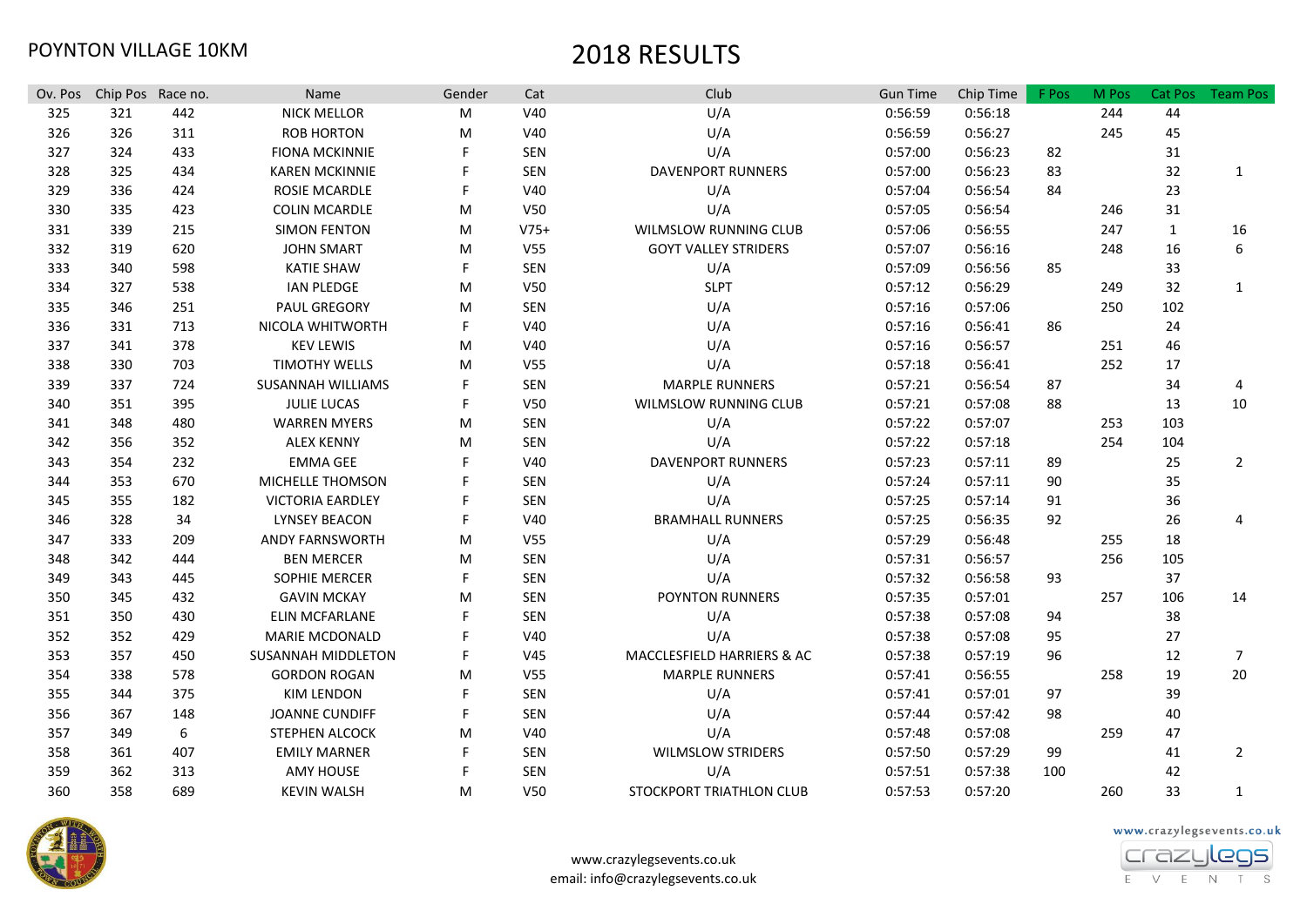| Ov. Pos | Chip Pos Race no. |     | Name                       | Gender | Cat             | Club                              | <b>Gun Time</b> | Chip Time | F Pos | M Pos | <b>Cat Pos</b> | <b>Team Pos</b> |
|---------|-------------------|-----|----------------------------|--------|-----------------|-----------------------------------|-----------------|-----------|-------|-------|----------------|-----------------|
| 361     | 363               | 524 | <b>DEBBIE PEPPER</b>       |        | V50             | U/A                               | 0:58:00         | 0:57:39   | 101   |       | 14             |                 |
| 362     | 347               | 3   | <b>LAURA AHEARN</b>        |        | SEN             | <b>MARPLE RUNNERS</b>             | 0:58:01         | 0:57:06   | 102   |       | 43             | 5               |
| 363     | 364               | 363 | <b>CATHERINE LAMBERT</b>   |        | V <sub>45</sub> | POYNTON RUNNERS                   | 0:58:02         | 0:57:40   | 103   |       | 13             | 6               |
| 364     | 360               | 393 | <b>SEAN LOUGHLIN</b>       | M      | V50             | U/A                               | 0:58:06         | 0:57:28   |       | 261   | 34             |                 |
| 365     | 368               | 574 | <b>DAVID ROBINSON</b>      | м      | V50             | U/A                               | 0:58:07         | 0:57:42   |       | 262   | 35             |                 |
| 366     | 359               | 610 | <b>MATILDA SIMON</b>       | F      | V60             | <b>GOYT VALLEY STRIDERS</b>       | 0:58:08         | 0:57:22   | 104   |       | 2              | 6               |
| 367     | 366               | 198 | PETER EVANS                | M      | V50             | U/A                               | 0:58:16         | 0:57:42   |       | 263   | 36             |                 |
| 368     | 371               | 39  | <b>DON BENNETT</b>         | м      | V65             | <b>BRAMHALL RUNNERS</b>           | 0:58:18         | 0:57:52   |       | 264   | 9              | 12              |
| 369     | 372               | 16  | LISA ASHWOOD               |        | V45             | <b>DISLEY RUNNERS</b>             | 0:58:20         | 0:57:57   | 105   |       | 14             | $\overline{2}$  |
| 370     | 373               | 35  | SARAH BEATTIE              |        | V45             | <b>BRAMHALL RUNNERS</b>           | 0:58:22         | 0:57:59   | 106   |       | 15             | 5               |
| 371     | 374               | 585 | <b>MARIA ROYAL</b>         | F      | V60             | MANCHESTER HARRIERS AND A.C.      | 0:58:25         | 0:58:07   | 107   |       | 3              | 4               |
| 372     | 370               | 684 | <b>JASON WALKER</b>        | м      | V45             | <b>POYNTON RUNNERS</b>            | 0:58:26         | 0:57:49   |       | 265   | 37             | 15              |
| 373     | 365               | 659 | <b>CHRIS TETLEY</b>        | M      | V60             | <b>GOYT VALLEY STRIDERS</b>       | 0:58:29         | 0:57:41   |       | 266   | 8              | $\overline{7}$  |
| 374     | 375               | 222 | <b>ANTHONY FORD</b>        | м      | <b>SEN</b>      | U/A                               | 0:58:30         | 0:58:11   |       | 267   | 107            |                 |
| 375     | 369               | 197 | <b>JOANNA EVANS</b>        |        | <b>SEN</b>      | U/A                               | 0:58:32         | 0:57:48   | 108   |       | 44             |                 |
| 376     | 380               | 228 | <b>NATALIE GARVEY</b>      | F      | SEN             | U/A                               | 0:58:43         | 0:58:30   | 109   |       | 45             |                 |
| 377     | 376               | 283 | <b>ROBERT HATTON</b>       | M      | <b>SEN</b>      | <b>MARPLE RUNNERS</b>             | 0:58:44         | 0:58:14   |       | 268   | 108            | 21              |
| 378     | 378               | 263 | <b>JACKIE HALL</b>         |        | V50             | <b>HYDE VILLAGE STRIDERS</b>      | 0:58:45         | 0:58:20   | 110   |       | 15             | $\mathbf{1}$    |
| 379     | 377               | 42  | <b>DEBORAH BERESFORD</b>   |        | V50             | MANCHESTER HARRIERS AND A.C.      | 0:58:46         | 0:58:16   | 111   |       | 16             | 5               |
| 380     | 379               | 172 | <b>HELEN DOYLE</b>         |        | V45             | U/A                               | 0:58:52         | 0:58:22   | 112   |       | 16             |                 |
| 381     | 381               | 482 | <b>JENNIE NEILL</b>        |        | <b>SEN</b>      | U/A                               | 0:59:07         | 0:58:34   | 113   |       | 46             |                 |
| 382     | 383               | 340 | <b>ALISON JORDAN</b>       |        | <b>SEN</b>      | U/A                               | 0:59:07         | 0:58:36   | 114   |       | 47             |                 |
| 383     | 382               | 308 | <b>IAN HORNE</b>           | м      | <b>SEN</b>      | U/A                               | 0:59:09         | 0:58:36   |       | 269   | 109            |                 |
| 384     | 388               | 37  | LEE BECKETT                | м      | V40             | U/A                               | 0:59:18         | 0:59:10   |       | 270   | 48             |                 |
| 385     | 385               | 546 | <b>KIRSTIN PRAGER</b>      |        | V45             | U/A                               | 0:59:21         | 0:58:50   | 115   |       | 17             |                 |
| 386     | 387               | 170 | NICOLA DOOLEY              | F      | <b>SEN</b>      | U/A                               | 0:59:22         | 0:59:08   | 116   |       | 48             |                 |
| 387     | 386               | 704 | <b>GARY WENN</b>           | M      | V50             | ROYAL NAVAL ATHLETICS ASSOCIATION | 0:59:23         | 0:59:01   |       | 271   | 37             | 1               |
| 388     | 384               | 741 | <b>JOE WRIGHT</b>          | M      | <b>SEN</b>      | U/A                               | 0:59:35         | 0:58:45   |       | 272   | 110            |                 |
| 389     | 393               | 502 | <b>ALEXANDER OSWELL</b>    | м      | SEN             | U/A                               | 0:59:41         | 0:59:32   |       | 273   | 111            |                 |
| 390     | 390               | 468 | <b>CATHIE MORTIMER RAE</b> | F      | V <sub>45</sub> | U/A                               | 0:59:48         | 0:59:15   | 117   |       | 18             |                 |
| 391     | 391               | 327 | <b>DANIEL JACKSON</b>      | м      | SEN             | U/A                               | 0:59:54         | 0:59:30   |       | 274   | 112            |                 |
| 392     | 395               | 682 | <b>ANDREA VOGLER</b>       |        | V40             | U/A                               | 0:59:59         | 0:59:43   | 118   |       | 28             |                 |
| 393     | 397               | 272 | <b>HAZEL HARRINGTON</b>    |        | V <sub>55</sub> | <b>BRAMHALL RUNNERS</b>           | 1:00:02         | 0:59:45   | 119   |       | 5              | 6               |
| 394     | 389               | 709 | <b>VICTORIA WHELTON</b>    |        | <b>SEN</b>      | U/A                               | 1:00:05         | 0:59:10   | 120   |       | 49             |                 |
| 395     | 392               | 637 | ALEXANDRA STEPHENSON       |        | <b>SEN</b>      | U/A                               | 1:00:09         | 0:59:31   | 121   |       | 50             |                 |
| 396     | 400               | 61  | <b>JENNY BRAMMER</b>       | F      | V60             | MACCLESFIELD HARRIERS & AC        | 1:00:11         | 0:59:51   | 122   |       | 4              | 8               |





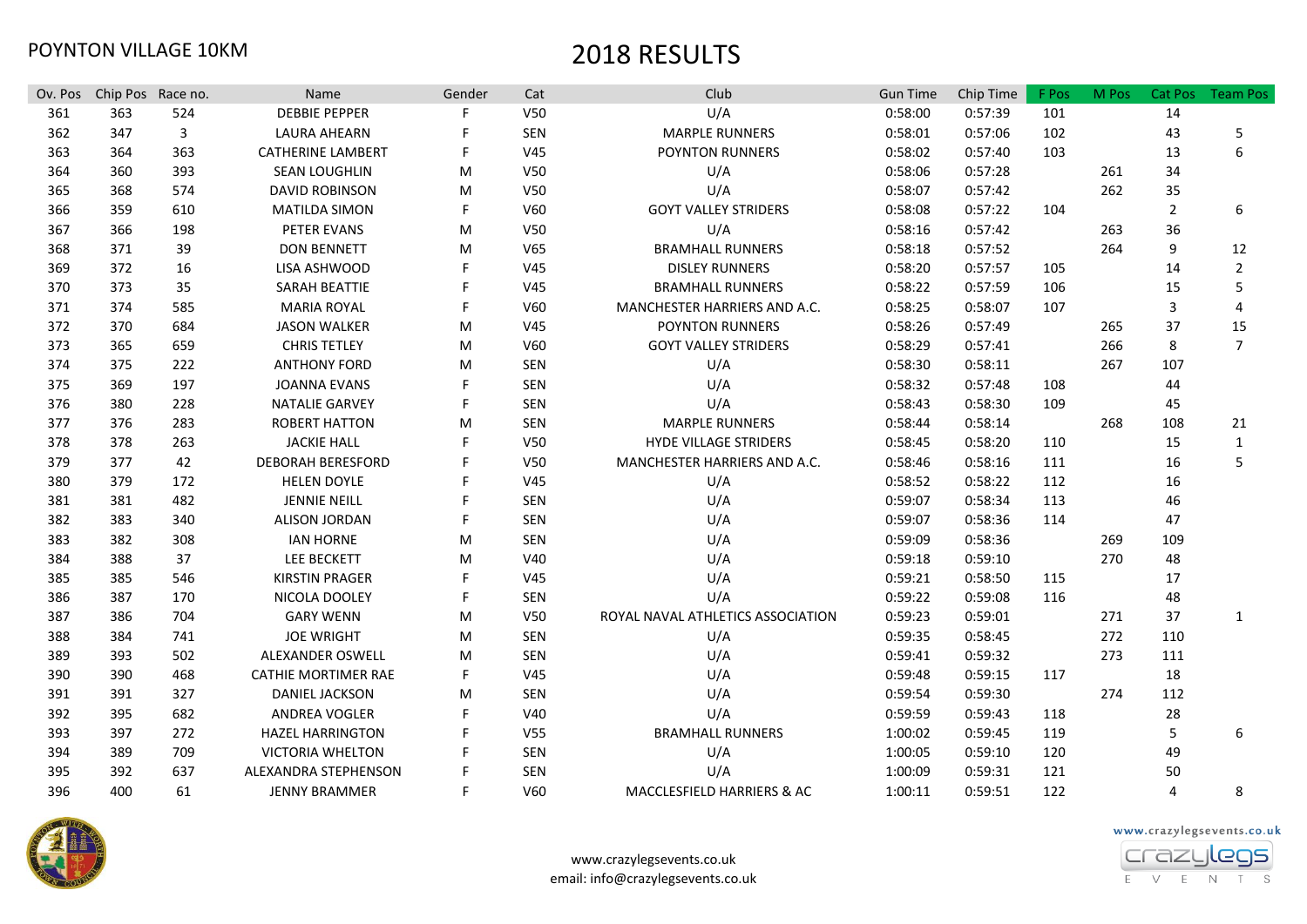| Ov. Pos | Chip Pos Race no. |     | Name                         | Gender | Cat             | Club                      | <b>Gun Time</b> | Chip Time | F Pos | M Pos | Cat Pos | <b>Team Pos</b> |
|---------|-------------------|-----|------------------------------|--------|-----------------|---------------------------|-----------------|-----------|-------|-------|---------|-----------------|
| 397     | 402               | 188 | LOUISE ELLIS                 |        | <b>SEN</b>      | U/A                       | 1:00:13         | 1:00:01   | 123   |       | 51      |                 |
| 398     | 406               | 155 | <b>MATTHEW DAVIES</b>        | M      | <b>SEN</b>      | U/A                       | 1:00:18         | 1:00:12   |       | 275   | 113     |                 |
| 399     | 396               | 755 | <b>MARTYN MANCEY-JOHNSON</b> | M      | SEN             | U/A                       | 1:00:22         | 0:59:44   |       | 276   | 114     |                 |
| 400     | 398               | 417 | <b>DAVID MAYERS</b>          | M      | V <sub>55</sub> | U/A                       | 1:00:22         | 0:59:46   |       | 277   | 20      |                 |
| 401     | 408               | 295 | <b>MARK HIGGINS</b>          | M      | V <sub>45</sub> | U/A                       | 1:00:26         | 1:00:13   |       | 278   | 38      |                 |
| 402     | 394               | 346 | <b>MATT KEARSLAKE</b>        | M      | V50             | START2JOG                 | 1:00:33         | 0:59:42   |       | 279   | 38      | 3               |
| 403     | 412               | 497 | <b>KAREN O'GRADY</b>         | F      | <b>SEN</b>      | POYNTON RUNNERS           | 1:00:35         | 1:00:22   | 124   |       | 52      | $\overline{7}$  |
| 404     | 401               | 100 | <b>JOHN CAULFIELD</b>        | M      | V50             | U/A                       | 1:00:35         | 0:59:57   |       | 280   | 39      |                 |
| 405     | 410               | 132 | <b>ROB CORKER</b>            | M      | SEN             | U/A                       | 1:00:36         | 1:00:19   |       | 281   | 115     |                 |
| 406     | 403               | 548 | <b>TONY PRATT</b>            | M      | V50             | <b>MARPLE RUNNERS</b>     | 1:00:41         | 1:00:02   |       | 282   | 40      | 22              |
| 407     | 399               | 476 | <b>TRACY MURRAY</b>          | F      | V <sub>45</sub> | <b>MARPLE RUNNERS</b>     | 1:00:42         | 0:59:49   | 125   |       | 19      | 6               |
| 408     | 417               | 730 | <b>JOHN WISEMAN</b>          | M      | V <sub>50</sub> | <b>BRAMHALL RUNNERS</b>   | 1:00:43         | 1:00:26   |       | 283   | 41      | 13              |
| 409     | 413               | 293 | ROB HEYWOOD                  | M      | V50             | <b>MARPLE RUNNERS</b>     | 1:00:47         | 1:00:23   |       | 284   | 42      | 23              |
| 410     | 407               | 525 | <b>VAL PERIGO</b>            | F      | V <sub>50</sub> | <b>RUNNING FOREVER RC</b> | 1:00:51         | 1:00:12   | 126   |       | 17      | $\mathbf{1}$    |
| 411     | 414               | 411 | PETE MASON                   | M      | V45             | U/A                       | 1:00:57         | 1:00:24   |       | 285   | 39      |                 |
| 412     | 415               | 147 | LISA CULLEN                  | F      | <b>SEN</b>      | U/A                       | 1:00:58         | 1:00:25   | 127   |       | 53      |                 |
| 413     | 418               | 731 | <b>KEITH WOLFENDALE</b>      | M      | <b>SEN</b>      | U/A                       | 1:00:58         | 1:00:28   |       | 286   | 116     |                 |
| 414     | 411               | 145 | <b>CHARLOTTE CROWLEY</b>     | F      | <b>SEN</b>      | U/A                       | 1:00:58         | 1:00:21   | 128   |       | 54      |                 |
| 415     | 404               | 377 | <b>SARA LEWIN</b>            |        | <b>SEN</b>      | <b>MARPLE RUNNERS</b>     | 1:00:59         | 1:00:02   | 129   |       | 55      | $\overline{7}$  |
| 416     | 405               | 156 | <b>NIKKI DAVIES</b>          | F      | <b>SEN</b>      | U/A                       | 1:00:59         | 1:00:02   | 130   |       | 56      |                 |
| 417     | 420               | 420 | <b>TOM MAYOH</b>             | M      | <b>SEN</b>      | U/A                       | 1:01:00         | 1:00:33   |       | 287   | 117     |                 |
| 418     | 409               | 345 | LIZ KEARSLAKE                | F      | V50             | START2JOG                 | 1:01:03         | 1:00:15   | 131   |       | 18      | 1               |
| 419     | 422               | 255 | <b>MARK GRUNDY</b>           | M      | V <sub>55</sub> | <b>BRAMHALL RUNNERS</b>   | 1:01:04         | 1:00:41   |       | 288   | 21      | 14              |
| 420     | 416               | 213 | <b>IAIN FAULKNER</b>         | M      | SEN             | U/A                       | 1:01:07         | 1:00:26   |       | 289   | 118     |                 |
| 421     | 424               | 663 | NATASHA THOMASON             | F      | <b>SEN</b>      | U/A                       | 1:01:10         | 1:00:59   | 132   |       | 57      |                 |
| 422     | 419               | 720 | <b>CHARLOTTE WILLIAMS</b>    |        | V40             | U/A                       | 1:01:10         | 1:00:32   | 133   |       | 29      |                 |
| 423     | 421               | 281 | <b>WILLIAM HASSALL</b>       | M      | V45             | U/A                       | 1:01:23         | 1:00:38   |       | 290   | 40      |                 |
| 424     | 425               | 702 | <b>JEAN WELLS</b>            |        | <b>V55</b>      | U/A                       | 1:01:37         | 1:00:59   | 134   |       | 6       |                 |
| 425     | 432               | 175 | SUZANNE DUDLEY               |        | V <sub>45</sub> | U/A                       | 1:01:40         | 1:01:32   | 135   |       | 20      |                 |
| 426     | 423               | 20  | <b>DANI AUSTIN</b>           |        | <b>SEN</b>      | U/A                       | 1:01:49         | 1:00:58   | 136   |       | 58      |                 |
| 427     | 428               | 452 | <b>CLARE MILNER</b>          |        | <b>SEN</b>      | U/A                       | 1:01:51         | 1:01:15   | 137   |       | 59      |                 |
| 428     | 430               | 302 | <b>NAT HOBSON</b>            |        | <b>SEN</b>      | <b>BRAMHALL RUNNERS</b>   | 1:01:53         | 1:01:18   | 138   |       | 60      | $\overline{7}$  |
| 429     | 431               | 414 | <b>CLAIRE MAWFORD</b>        |        | <b>SEN</b>      | U/A                       | 1:01:56         | 1:01:28   | 139   |       | 61      |                 |
| 430     | 434               | 233 | <b>TRACEY GERHOLD</b>        |        | <b>SEN</b>      | U/A                       | 1:01:56         | 1:01:35   | 140   |       | 62      |                 |
| 431     | 426               | 628 | <b>SANDRA SMITH</b>          |        | V45             | <b>MARPLE RUNNERS</b>     | 1:02:00         | 1:01:08   | 141   |       | 21      | 8               |
| 432     | 438               | 9   | <b>JENNI ALLEN</b>           | F      | SEN             | <b>SLPT</b>               | 1:02:01         | 1:01:40   | 142   |       | 63      | 1               |



www.crazylegsevents.co.uk

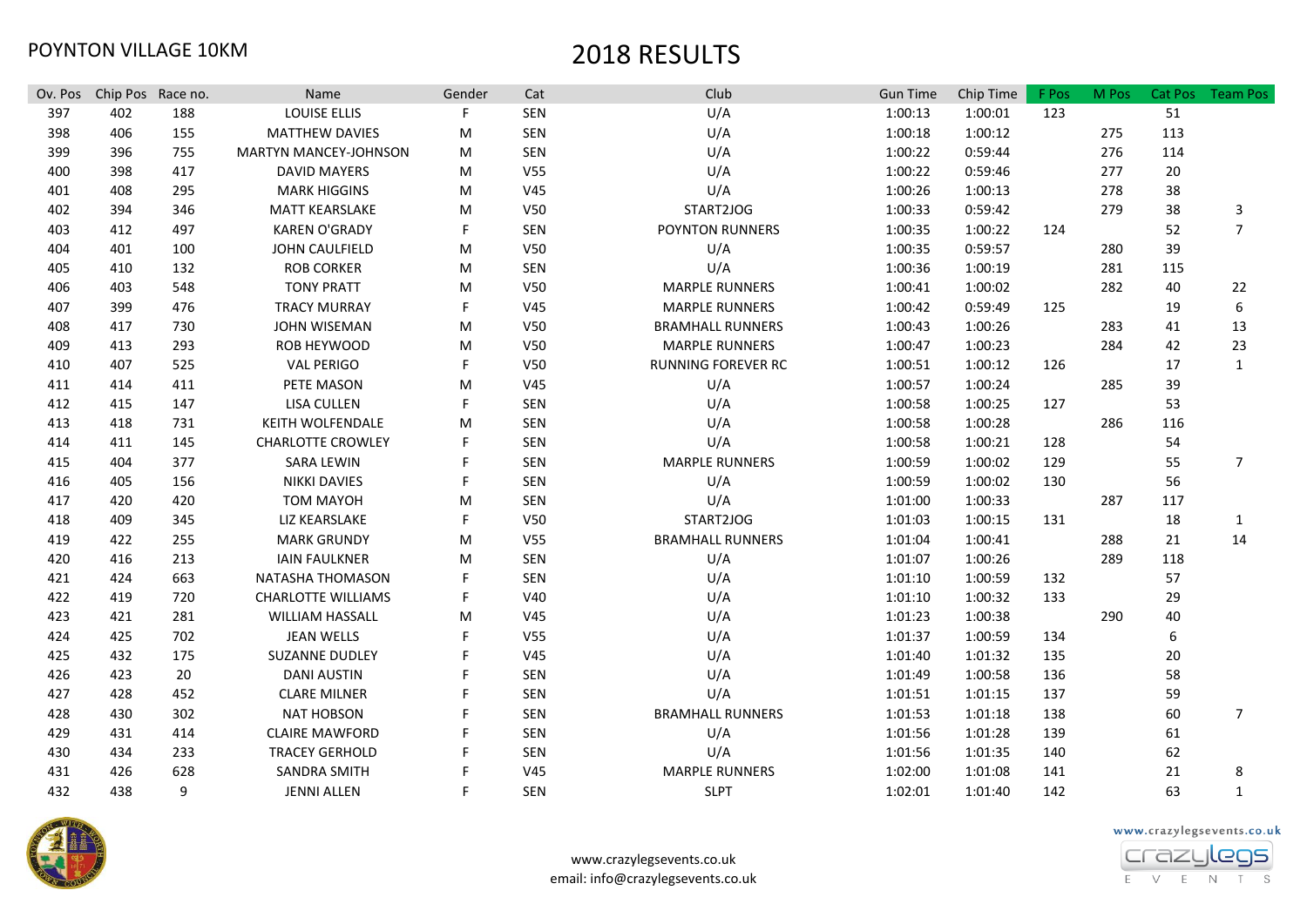| Ov. Pos | Chip Pos Race no. |     | Name                       | Gender | Cat             | Club                         | <b>Gun Time</b> | Chip Time | F Pos | M Pos | Cat Pos        | <b>Team Pos</b> |
|---------|-------------------|-----|----------------------------|--------|-----------------|------------------------------|-----------------|-----------|-------|-------|----------------|-----------------|
| 433     | 427               | 459 | <b>EMMA MOONEY</b>         | F.     | SEN             | <b>MARPLE RUNNERS</b>        | 1:02:02         | 1:01:14   | 143   |       | 64             | 9               |
| 434     | 429               | 685 | <b>DAMIAN WALL</b>         | M      | V <sub>45</sub> | U/A                          | 1:02:07         | 1:01:16   |       | 291   | 41             |                 |
| 435     | 433               | 490 | <b>JOHN NORRIS</b>         | M      | V <sub>55</sub> | <b>BRAMHALL RUNNERS</b>      | 1:02:10         | 1:01:33   |       | 292   | 22             | 15              |
| 436     | 436               | 118 | AMANDA COLLINGE            |        | V40             | U/A                          | 1:02:10         | 1:01:37   | 144   |       | 30             |                 |
| 437     | 446               | 592 | <b>JACINTA SHARP</b>       |        | V40             | U/A                          | 1:02:11         | 1:01:59   | 145   |       | 31             |                 |
| 438     | 437               | 576 | PHILIPPA ROBINSON          | F      | SEN             | U/A                          | 1:02:12         | 1:01:38   | 146   |       | 65             |                 |
| 439     | 435               | 701 | TIM WELCH                  | M      | V40             | U/A                          | 1:02:15         | 1:01:36   |       | 293   | 49             |                 |
| 440     | 440               | 718 | <b>BARBARA WILLIAMS</b>    | F      | V <sub>45</sub> | MANCHESTER HARRIERS AND A.C. | 1:02:18         | 1:01:44   | 147   |       | 22             | 6               |
| 441     | 443               | 207 | <b>CLAIRE FARMER</b>       | F      | SEN             | POYNTON RUNNERS              | 1:02:21         | 1:01:55   | 148   |       | 66             | 8               |
| 442     | 444               | 95  | MICHAEL CARROLL            | M      | SEN             | U/A                          | 1:02:24         | 1:01:57   |       | 294   | 119            |                 |
| 443     | 441               | 606 | <b>SUSANNAH SIDLEY</b>     | F      | SEN             | U/A                          | 1:02:24         | 1:01:47   | 149   |       | 67             |                 |
| 444     | 445               | 236 | <b>TOM GILBODY</b>         | M      | SEN             | U/A                          | 1:02:24         | 1:01:57   |       | 295   | 120            |                 |
| 445     | 447               | 260 | <b>PAUL HAINES</b>         | M      | V <sub>45</sub> | STOCKPORT HARRIERS & AC      | 1:02:30         | 1:02:00   |       | 296   | 42             | 21              |
| 446     | 442               | 239 | <b>ALISON GOUGH</b>        | F      | V <sub>55</sub> | <b>DAVENPORT RUNNERS</b>     | 1:02:31         | 1:01:50   | 150   |       | $\overline{7}$ | 3               |
| 447     | 439               | 237 | <b>JOHN GILES</b>          | M      | V40             | U/A                          | 1:02:32         | 1:01:42   |       | 297   | 50             |                 |
| 448     | 449               | 676 | <b>WENDY TOREVELL</b>      | F      | V60             | <b>BRAMHALL RUNNERS</b>      | 1:02:32         | 1:02:07   | 151   |       | 5              | 8               |
| 449     | 452               | 287 | CATHERINE HETHERINGTON     | F      | V40             | <b>POYNTON RUNNERS</b>       | 1:02:33         | 1:02:14   | 152   |       | 32             | 9               |
| 450     | 454               | 367 | <b>CHRISTOPHER LAWTON</b>  | м      | <b>SEN</b>      | U/A                          | 1:02:39         | 1:02:20   |       | 298   | 121            |                 |
| 451     | 453               | 102 | <b>NEIL CAVANAGH</b>       | M      | V40             | U/A                          | 1:02:41         | 1:02:17   |       | 299   | 51             |                 |
| 452     | 448               | 565 | <b>HUW RICKETTS</b>        | м      | <b>SEN</b>      | U/A                          | 1:02:41         | 1:02:00   |       | 300   | 122            |                 |
| 453     | 450               | 391 | <b>EMMA LORD</b>           | F      | V40             | U/A                          | 1:02:43         | 1:02:10   | 153   |       | 33             |                 |
| 454     | 458               | 485 | <b>DAVID NIBLOCK</b>       | M      | V <sub>55</sub> | <b>FYLDE COAST RUNNERS</b>   | 1:02:49         | 1:02:27   |       | 301   | 23             | 2               |
| 455     | 455               | 105 | <b>IVEN CHADWICK</b>       | M      | V <sub>55</sub> | U/A                          | 1:02:53         | 1:02:20   |       | 302   | 24             |                 |
| 456     | 462               | 707 | <b>KERRY WHARMBY</b>       | F      | V40             | U/A                          | 1:02:56         | 1:02:35   | 154   |       | 34             |                 |
| 457     | 466               | 266 | <b>CATHERINE HAMBLETON</b> | F      | V40             | U/A                          | 1:02:56         | 1:02:42   | 155   |       | 35             |                 |
| 458     | 467               | 457 | <b>MARK MOLLOY</b>         | M      | V50             | U/A                          | 1:02:58         | 1:02:44   |       | 303   | 43             |                 |
| 459     | 456               | 487 | <b>EMMA NOCK</b>           | F      | SEN             | START2JOG                    | 1:03:01         | 1:02:22   | 156   |       | 68             | $\overline{2}$  |
| 460     | 457               | 38  | <b>JENNY BELL</b>          |        | V45             | POYNTON RUNNERS              | 1:03:03         | 1:02:25   | 157   |       | 23             | 10              |
| 461     | 459               | 601 | CHELSEA SHOESMITH          |        | SEN             | POYNTON RUNNERS              | 1:03:05         | 1:02:31   | 158   |       | 69             | 11              |
| 462     | 464               | 550 | NICOLA PURSLOW             |        | V45             | POYNTON RUNNERS              | 1:03:05         | 1:02:39   | 159   |       | 24             | 12              |
| 463     | 469               | 51  | <b>KATE BOOTHAM</b>        |        | SEN             | U/A                          | 1:03:06         | 1:02:49   | 160   |       | 70             |                 |
| 464     | 471               | 315 | ZOE HUGGETT                | F      | SEN             | U/A                          | 1:03:07         | 1:02:53   | 161   |       | 71             |                 |
| 465     | 451               | 428 | <b>CHRIS MCDONALD</b>      | M      | SEN             | <b>MARPLE RUNNERS</b>        | 1:03:11         | 1:02:13   |       | 304   | 123            | 24              |
| 466     | 463               | 507 | <b>SARA PANTER</b>         | F      | SEN             | U/A                          | 1:03:16         | 1:02:38   | 162   |       | 72             |                 |
| 467     | 473               | 533 | <b>DAVE PITCHER</b>        | M      | V <sub>55</sub> | <b>TAMAR TROTTERS</b>        | 1:03:20         | 1:03:04   |       | 305   | 25             | $\overline{2}$  |
| 468     | 468               | 76  | <b>FAY BUCKLEY</b>         | F      | SEN             | <b>POYNTON RUNNERS</b>       | 1:03:22         | 1:02:44   | 163   |       | 73             | 13              |



www.crazylegsevents.co.uk email: info@crazylegsevents.co.uk www.crazylegsevents.co.uk

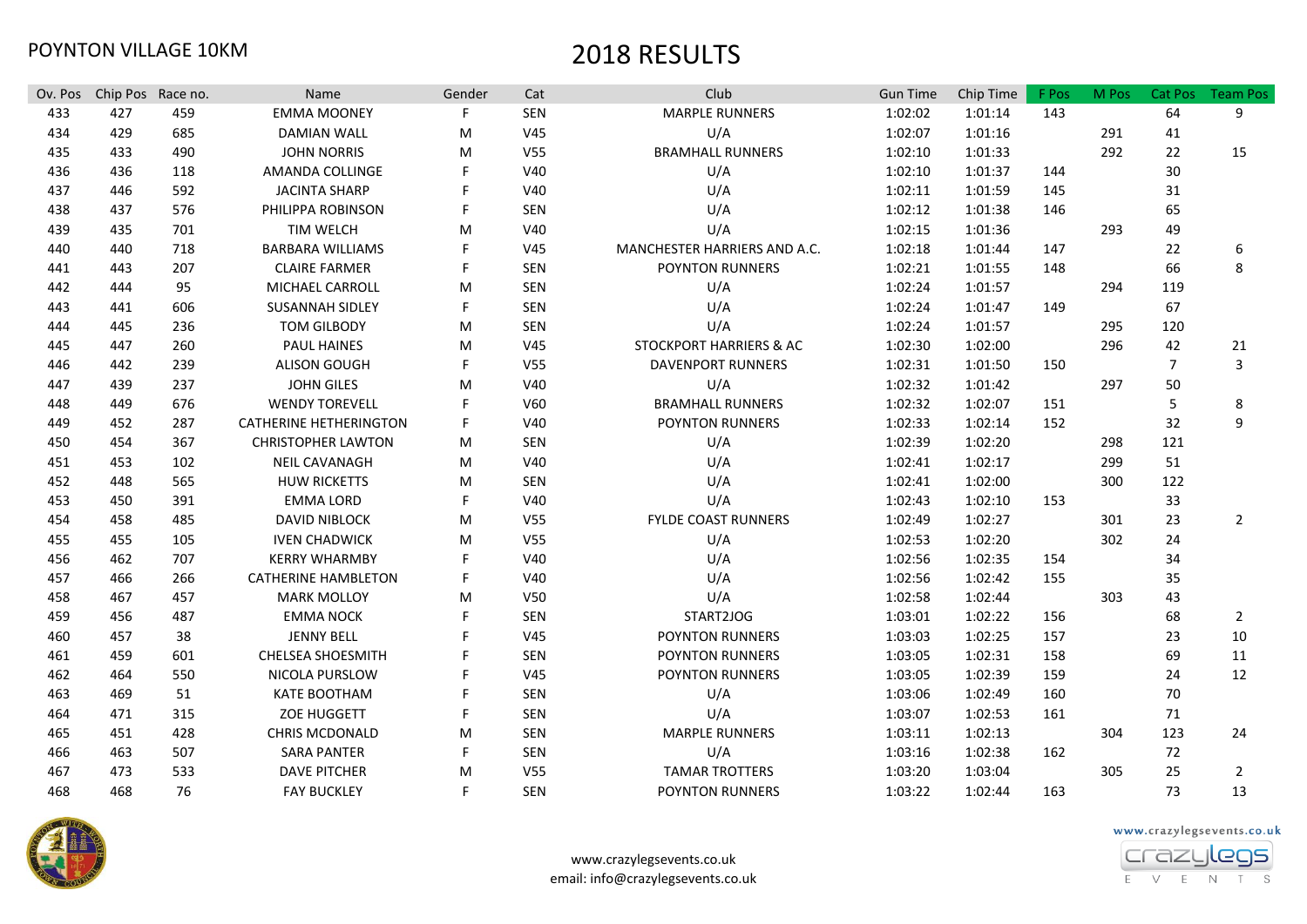| Ov. Pos | Chip Pos Race no. |     | Name                   | Gender | Cat             | Club                         | <b>Gun Time</b> | Chip Time | F Pos | M Pos | Cat Pos        | <b>Team Pos</b> |
|---------|-------------------|-----|------------------------|--------|-----------------|------------------------------|-----------------|-----------|-------|-------|----------------|-----------------|
| 469     | 461               | 202 | <b>JILL FAIRBAIRN</b>  |        | V60             | U/A                          | 1:03:23         | 1:02:35   | 164   |       | 6              |                 |
| 470     | 474               | 650 | <b>ELEANOR SWIFT</b>   |        | SEN             | <b>DIDSBURY RUNNERS</b>      | 1:03:29         | 1:03:05   | 165   |       | 74             | 1               |
| 471     | 470               | 361 | <b>LIZ KNOTT</b>       | F      | SEN             | U/A                          | 1:03:30         | 1:02:49   | 166   |       | 75             |                 |
| 472     | 460               | 422 | ANDY MCANALLY          | M      | SEN             | U/A                          | 1:03:32         | 1:02:35   |       | 306   | 124            |                 |
| 473     | 465               | 512 | <b>CLARE PARROTT</b>   | F      | V <sub>45</sub> | U/A                          | 1:03:37         | 1:02:40   | 167   |       | 25             |                 |
| 474     | 475               | 333 | <b>MARK JERVIS</b>     | M      | V <sub>45</sub> | U/A                          | 1:03:44         | 1:03:17   |       | 307   | 43             |                 |
| 475     | 472               | 121 | PAUL CONVERY           | M      | V <sub>45</sub> | U/A                          | 1:03:49         | 1:03:00   |       | 308   | 44             |                 |
| 476     | 480               | 528 | <b>JOHN PHELAN</b>     | M      | V <sub>50</sub> | U/A                          | 1:03:57         | 1:03:25   |       | 309   | 44             |                 |
| 477     | 479               | 369 | <b>SAM LAWTON</b>      | F      | SEN             | U/A                          | 1:03:59         | 1:03:22   | 168   |       | 76             |                 |
| 478     | 481               | 135 | RICHARD COULBY         | M      | V <sub>50</sub> | STOCKPORT TRIATHLON CLUB     | 1:04:00         | 1:03:34   |       | 310   | 45             | $\overline{2}$  |
| 479     | 476               | 451 | <b>JAMES MILLS</b>     | M      | SEN             | <b>DAVENPORT RUNNERS</b>     | 1:04:05         | 1:03:21   |       | 311   | 125            | $\overline{7}$  |
| 480     | 483               | 539 | JO PODOLANSKI          |        | V <sub>45</sub> | <b>BRAMHALL RUNNERS</b>      | 1:04:10         | 1:03:50   | 169   |       | 26             | 9               |
| 481     | 477               | 715 | <b>CAROLINE WILKE</b>  |        | V40             | U/A                          | 1:04:11         | 1:03:21   | 170   |       | 36             |                 |
| 482     | 478               | 275 | <b>JENNIFER HARROP</b> |        | V40             | U/A                          | 1:04:12         | 1:03:22   | 171   |       | 37             |                 |
| 483     | 482               | 373 | <b>NATALIE LEEB</b>    |        | SEN             | U/A                          | 1:04:25         | 1:03:41   | 172   |       | 77             |                 |
| 484     | 494               | 335 | <b>GUY JOHNSON</b>     | M      | V <sub>45</sub> | U/A                          | 1:04:26         | 1:04:12   |       | 312   | 45             |                 |
| 485     | 487               | 192 | ROLAND ELLISON         | M      | V <sub>45</sub> | U/A                          | 1:04:28         | 1:03:54   |       | 313   | 46             |                 |
| 486     | 484               | 336 | RHONA JOHNSON          |        | V <sub>55</sub> | <b>BRAMHALL RUNNERS</b>      | 1:04:28         | 1:03:51   | 173   |       | 8              | 10              |
| 487     | 485               | 532 | NICOLE PIDLYSKYJ       |        | SEN             | U/A                          | 1:04:30         | 1:03:53   | 174   |       | 78             |                 |
| 488     | 486               | 553 | <b>ELAINE RANDLE</b>   |        | V50             | STOCKPORT TRIATHLON CLUB     | 1:04:31         | 1:03:54   | 175   |       | 19             | 6               |
| 489     | 490               | 460 | <b>ALICE MOORE</b>     |        | SEN             | U/A                          | 1:04:34         | 1:03:58   | 176   |       | 79             |                 |
| 490     | 491               | 91  | <b>SUE CAMPBELL</b>    |        | V60             | U/A                          | 1:04:40         | 1:04:02   | 177   |       | $\overline{7}$ |                 |
| 491     | 493               | 662 | <b>FIONA THOMAS</b>    | F      | V <sub>50</sub> | <b>MARPLE RUNNERS</b>        | 1:04:41         | 1:04:12   | 178   |       | 20             | 10              |
| 492     | 498               | 583 | <b>JOHN ROWLAND</b>    | M      | V <sub>45</sub> | U/A                          | 1:04:44         | 1:04:37   |       | 314   | 47             |                 |
| 493     | 492               | 691 | PETA WALSH             | F      | V <sub>55</sub> | STOCKPORT HARRIERS & AC      | 1:04:47         | 1:04:09   | 179   |       | 9              | 6               |
| 494     | 488               | 99  | NINA CASSIDY           |        | V40             | U/A                          | 1:04:49         | 1:03:55   | 180   |       | 38             |                 |
| 495     | 489               | 458 | <b>RUTH MOLLOY</b>     |        | V40             | U/A                          | 1:04:49         | 1:03:58   | 181   |       | 39             |                 |
| 496     | 495               | 454 | <b>WILMA MILTON</b>    |        | V60             | U/A                          | 1:04:52         | 1:04:27   | 182   |       | 8              |                 |
| 497     | 497               | 353 | <b>KAREN KENT</b>      |        | V <sub>45</sub> | U/A                          | 1:04:58         | 1:04:32   | 183   |       | 27             |                 |
| 498     | 496               | 499 | <b>KATIE O'HARE</b>    |        | <b>SEN</b>      | U/A                          | 1:05:15         | 1:04:29   | 184   |       | 80             |                 |
| 499     | 500               | 492 | <b>JODIE NORTON</b>    | F      | V40             | MANCHESTER HARRIERS AND A.C. | 1:05:16         | 1:04:46   | 185   |       | 40             | $\overline{7}$  |
| 500     | 504               | 551 | <b>JOSEPH QUICK</b>    | M      | <b>SEN</b>      | U/A                          | 1:05:20         | 1:04:51   |       | 315   | 126            |                 |
| 501     | 501               | 652 | <b>JEN SYMES</b>       |        | SEN             | U/A                          | 1:05:25         | 1:04:47   | 186   |       | 81             |                 |
| 502     | 503               | 219 | <b>ALICE FITTON</b>    |        | <b>SEN</b>      | U/A                          | 1:05:25         | 1:04:48   | 187   |       | 82             |                 |
| 503     | 499               | 150 | <b>LEE-ANN CURRIE</b>  |        | SEN             | U/A                          | 1:05:28         | 1:04:46   | 188   |       | 83             |                 |
| 504     | 502               | 168 | <b>MIKE DODD</b>       | M      | <b>SEN</b>      | U/A                          | 1:05:28         | 1:04:47   |       | 316   | 127            |                 |



www.crazylegsevents.co.uk

E V E N T S

crazu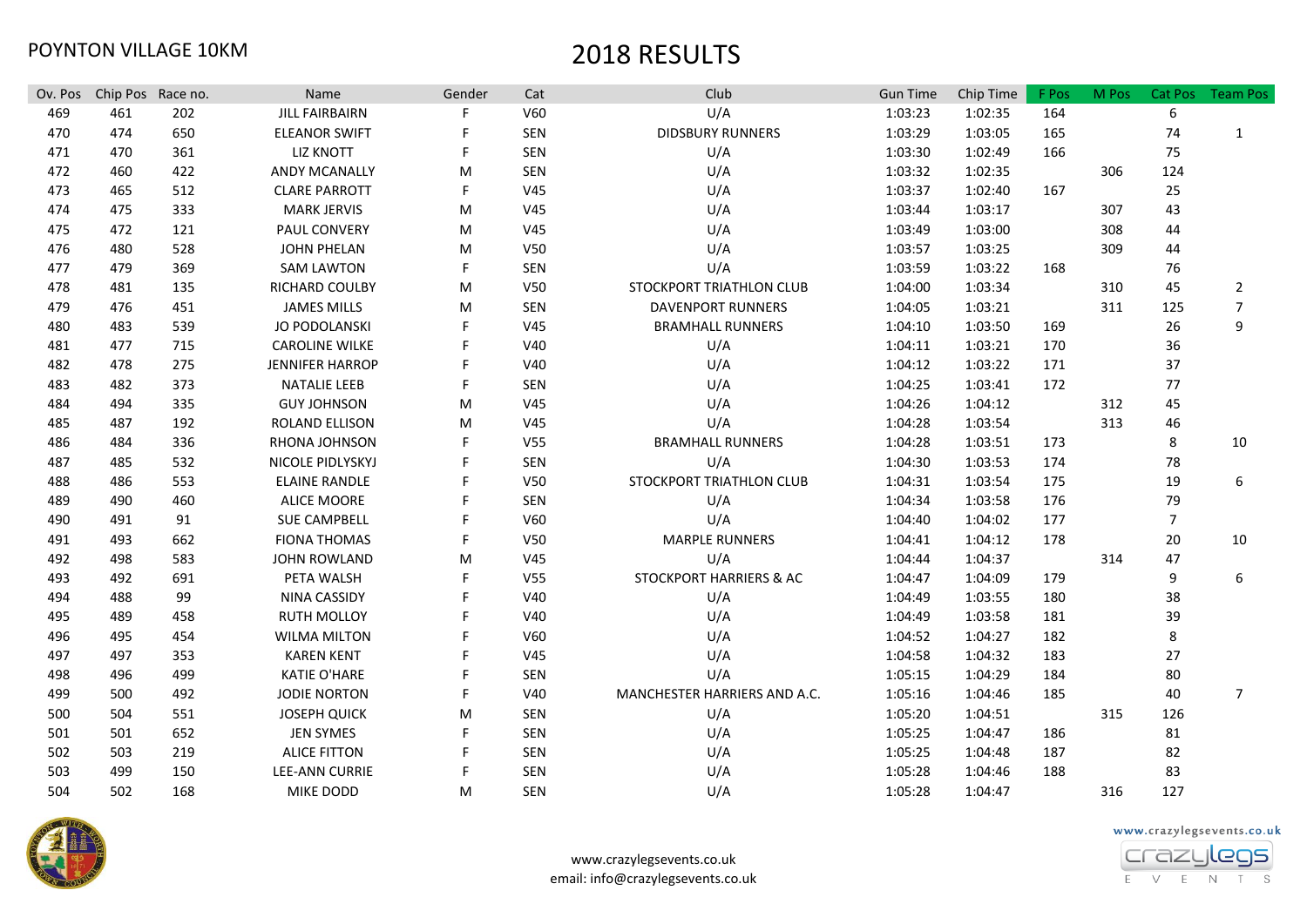| Ov. Pos | Chip Pos Race no. |     | Name                      | Gender | Cat             | Club                         | <b>Gun Time</b> | Chip Time | F Pos | M Pos | <b>Cat Pos</b> | <b>Team Pos</b> |
|---------|-------------------|-----|---------------------------|--------|-----------------|------------------------------|-----------------|-----------|-------|-------|----------------|-----------------|
| 505     | 513               | 1   | <b>ARTHUR ADAMS</b>       | M      | V65             | U/A                          | 1:05:30         | 1:05:07   |       | 317   | 10             |                 |
| 506     | 516               | 116 | NICHOLA COLES             |        | <b>SEN</b>      | U/A                          | 1:05:38         | 1:05:15   | 189   |       | 84             |                 |
| 507     | 508               | 464 | <b>JO MORLEY</b>          |        | V40             | <b>DAVENPORT RUNNERS</b>     | 1:05:38         | 1:04:58   | 190   |       | 41             | 4               |
| 508     | 515               | 589 | LINSEY SCOULAR            |        | <b>SEN</b>      | STOCKPORT HARRIERS & AC      | 1:05:41         | 1:05:12   | 191   |       | 85             | $\overline{7}$  |
| 509     | 509               | 506 | <b>KATIE PALMER</b>       |        | <b>SEN</b>      | <b>CALE GREEN RUNNERS</b>    | 1:05:46         | 1:05:03   | 192   |       | 86             | $\mathbf{1}$    |
| 510     | 512               | 124 | CAROL COOKE               |        | V60             | U/A                          | 1:05:47         | 1:05:06   | 193   |       | 9              |                 |
| 511     | 505               | 584 | <b>ANDREA ROWSON</b>      |        | V45             | <b>MARPLE RUNNERS</b>        | 1:05:49         | 1:04:54   | 194   |       | 28             | 11              |
| 512     | 506               | 394 | <b>EMMA LOVERIDGE</b>     |        | <b>SEN</b>      | <b>MARPLE RUNNERS</b>        | 1:05:50         | 1:04:57   | 195   |       | 87             | 12              |
| 513     | 507               | 493 | <b>ANDREW NURNEY</b>      | M      | V <sub>45</sub> | <b>DADDIES ESCAPE</b>        | 1:05:51         | 1:04:57   |       | 318   | 48             | $\mathbf{1}$    |
| 514     | 514               | 678 | <b>CAROL TYRER</b>        |        | V <sub>55</sub> | <b>CALE GREEN RUNNERS</b>    | 1:05:52         | 1:05:08   | 196   |       | 10             | $\overline{2}$  |
| 515     | 511               | 73  | <b>SUSAN BROWNE</b>       |        | V50             | U/A                          | 1:05:57         | 1:05:06   | 197   |       | 21             |                 |
| 516     | 510               | 478 | <b>RACHEL MYERS</b>       |        | <b>SEN</b>      | <b>MARPLE RUNNERS</b>        | 1:05:58         | 1:05:03   | 198   |       | 88             | 13              |
| 517     | 522               | 43  | <b>EMMA BERWICK</b>       |        | <b>SEN</b>      | POYNTON RUNNERS              | 1:05:58         | 1:05:45   | 199   |       | 89             | 14              |
| 518     | 521               | 503 | <b>LYNSEY OWENS</b>       |        | SEN             | U/A                          | 1:05:58         | 1:05:45   | 200   |       | 90             |                 |
| 519     | 520               | 134 | <b>CLAIRE COULBY</b>      |        | V <sub>45</sub> | <b>BRAMHALL RUNNERS</b>      | 1:06:02         | 1:05:42   | 201   |       | 29             | 11              |
| 520     | 519               | 153 | <b>RACHEL DANIELS</b>     |        | V <sub>45</sub> | U/A                          | 1:06:03         | 1:05:37   | 202   |       | 30             |                 |
| 521     | 518               | 63  | <b>TRACEY BRERETON</b>    |        | V <sub>45</sub> | <b>MARPLE RUNNERS</b>        | 1:06:16         | 1:05:21   | 203   |       | 31             | 14              |
| 522     | 517               | 103 | <b>BRENDA CHADDERTON</b>  |        | $V70+$          | <b>MARPLE RUNNERS</b>        | 1:06:16         | 1:05:21   | 204   |       | 1              | 15              |
| 523     | 526               | 331 | MICHAEL JARVIS            | M      | V40             | U/A                          | 1:06:24         | 1:06:01   |       | 319   | 52             |                 |
| 524     | 529               | 342 | <b>EMILY KALWAK</b>       | F      | <b>SEN</b>      | U/A                          | 1:06:24         | 1:06:12   | 205   |       | 91             |                 |
| 525     | 523               | 572 | <b>NATHAN ROBERTS</b>     | M      | <b>SEN</b>      | U/A                          | 1:06:27         | 1:05:47   |       | 320   | 128            |                 |
| 526     | 528               | 719 | <b>BETHANY WILLIAMS</b>   |        | <b>SEN</b>      | U/A                          | 1:06:31         | 1:06:03   | 206   |       | 92             |                 |
| 527     | 524               | 143 | <b>CAROLINE CROSSLAND</b> |        | <b>SEN</b>      | U/A                          | 1:06:33         | 1:05:51   | 207   |       | 93             |                 |
| 528     | 527               | 166 | <b>FAYE DISLEY</b>        |        | V40             | <b>LRC</b>                   | 1:06:34         | 1:06:03   | 208   |       | 42             | 1               |
| 529     | 532               | 330 | <b>JOANNE JARVIS</b>      |        | <b>SEN</b>      | U/A                          | 1:06:37         | 1:06:14   | 209   |       | 94             |                 |
| 530     | 530               | 279 | <b>SARAH HARVEY</b>       |        | V50             | U/A                          | 1:06:37         | 1:06:13   | 210   |       | 22             |                 |
| 531     | 525               | 126 | PAUL COOKE                | M      | V50             | U/A                          | 1:06:50         | 1:05:52   |       | 321   | 46             |                 |
| 532     | 536               | 385 | <b>RUTH LLEWELLYN</b>     |        | <b>SEN</b>      | U/A                          | 1:07:03         | 1:06:52   | 211   |       | 95             |                 |
| 533     | 533               | 269 | <b>LESLEY HARESNAPE</b>   |        | V <sub>55</sub> | U/A                          | 1:07:03         | 1:06:34   | 212   |       | 11             |                 |
| 534     | 531               | 653 | <b>CLAIRE TAPPER</b>      |        | V <sub>45</sub> | U/A                          | 1:07:04         | 1:06:13   | 213   |       | 32             |                 |
| 535     | 538               | 284 | <b>KATHRYN HEALD</b>      |        | <b>SEN</b>      | <b>HYDE VILLAGE STRIDERS</b> | 1:07:24         | 1:07:12   | 214   |       | 96             | $\overline{2}$  |
| 536     | 537               | 740 | <b>JACKIE WRIGHT</b>      |        | V40             | U/A                          | 1:07:24         | 1:07:08   | 215   |       | 43             |                 |
| 537     | 539               | 654 | <b>ELAINE TAYLOR</b>      |        | SEN             | U/A                          | 1:07:28         | 1:07:16   | 216   |       | 97             |                 |
| 538     | 535               | 66  | <b>CATHERINE BRINDLEY</b> |        | V40             | U/A                          | 1:07:30         | 1:06:51   | 217   |       | 44             |                 |
| 539     | 541               | 278 | <b>CAROLE HARTLEY</b>     |        | V <sub>45</sub> | U/A                          | 1:07:32         | 1:07:17   | 218   |       | 33             |                 |
| 540     | 534               | 84  | <b>MIKE BUTCHER</b>       | M      | V65             | U/A                          | 1:07:38         | 1:06:43   |       | 322   | 11             |                 |



www.crazylegsevents.co.uk email: info@crazylegsevents.co.uk www.crazylegsevents.co.uk

E V E N T S

crazu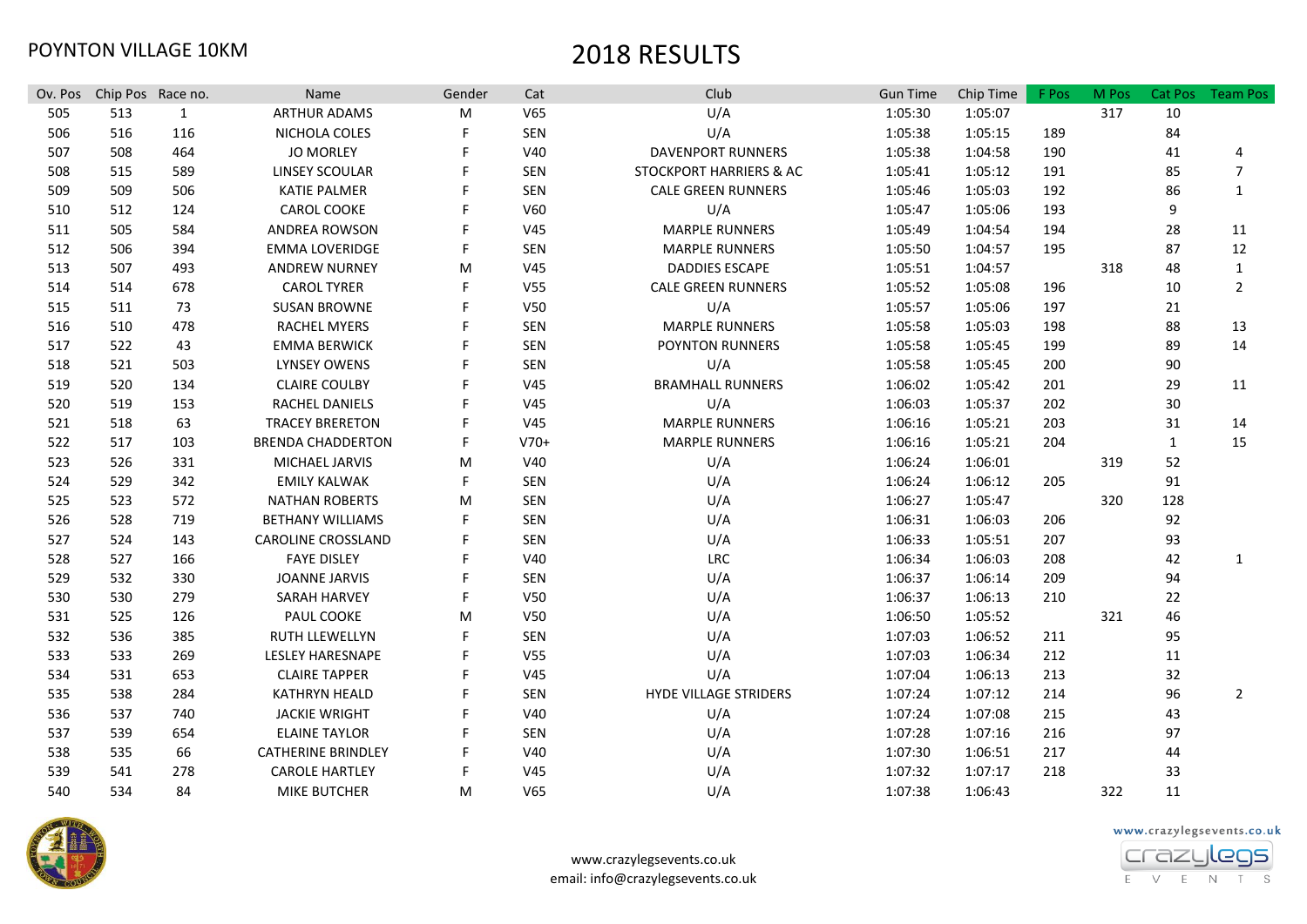| Ov. Pos | Chip Pos Race no. |     | Name                     | Gender | Cat             | Club                         | <b>Gun Time</b> | Chip Time | F Pos | M Pos | Cat Pos        | <b>Team Pos</b> |
|---------|-------------------|-----|--------------------------|--------|-----------------|------------------------------|-----------------|-----------|-------|-------|----------------|-----------------|
| 541     | 543               | 289 | MICHELLE HEWITT          | F      | V45             | U/A                          | 1:07:45         | 1:07:30   | 219   |       | 34             |                 |
| 542     | 542               | 573 | <b>CLAIRE ROBINSON</b>   |        | V40             | U/A                          | 1:07:47         | 1:07:23   | 220   |       | 45             |                 |
| 543     | 546               | 421 | <b>EMMA MAZIAK</b>       |        | V50             | U/A                          | 1:08:10         | 1:07:56   | 221   |       | 23             |                 |
| 544     | 544               | 117 | <b>RACHEL COLLIER</b>    |        | <b>SEN</b>      | MANCHESTER HARRIERS AND A.C. | 1:08:10         | 1:07:37   | 222   |       | 98             | 8               |
| 545     | 547               | 526 | <b>ABIGAIL PERRY</b>     |        | V40             | U/A                          | 1:08:11         | 1:07:59   | 223   |       | 46             |                 |
| 546     | 540               | 203 | ANN-MARIE FAIRCLOUGH     |        | V <sub>50</sub> | <b>BRAMHALL RUNNERS</b>      | 1:08:11         | 1:07:16   | 224   |       | 24             | 12              |
| 547     | 555               | 693 | <b>ALISON WARBURTON</b>  |        | V40             | U/A                          | 1:08:30         | 1:08:20   | 225   |       | 47             |                 |
| 548     | 545               | 400 | <b>SARAH LYNCH</b>       |        | V40             | U/A                          | 1:08:37         | 1:07:49   | 226   |       | 48             |                 |
| 549     | 553               | 101 | KATHRYN CAVANAGH         |        | V40             | U/A                          | 1:08:37         | 1:08:19   | 227   |       | 49             |                 |
| 550     | 550               | 46  | MONICA BLANSHARD         |        | V60             | <b>BOLLINGTON HARRIERS</b>   | 1:08:56         | 1:08:15   | 228   |       | 10             | $\overline{2}$  |
| 551     | 548               | 343 | <b>KIRSTY KAMBITES</b>   |        | SEN             | <b>LYME RUNNERS</b>          | 1:09:01         | 1:08:09   | 229   |       | 99             | 1               |
| 552     | 556               | 312 | <b>JACKIE HOUGH</b>      |        | V <sub>55</sub> | <b>BOLLINGTON HARRIERS</b>   | 1:09:07         | 1:08:26   | 230   |       | 12             | 3               |
| 553     | 552               | 597 | <b>KATHRYN SHAW</b>      |        | SEN             | U/A                          | 1:09:07         | 1:08:19   | 231   |       | 100            |                 |
| 554     | 549               | 381 | <b>FIONA LISTER</b>      |        | V <sub>45</sub> | U/A                          | 1:09:09         | 1:08:13   | 232   |       | 35             |                 |
| 555     | 551               | 632 | <b>ALISON SPENCER</b>    |        | SEN             | <b>DAVENPORT RUNNERS</b>     | 1:09:17         | 1:08:19   | 233   |       | 101            | 5               |
| 556     | 554               | 299 | <b>LOUISE HILL</b>       |        | <b>SEN</b>      | U/A                          | 1:09:17         | 1:08:20   | 234   |       | 102            |                 |
| 557     | 557               | 97  | <b>JULIA CARTER</b>      |        | V40             | <b>GOYT VALLEY STRIDERS</b>  | 1:09:22         | 1:08:27   | 235   |       | 50             | $\overline{7}$  |
| 558     | 563               | 418 | <b>GWENDA MAYERS</b>     |        | V <sub>55</sub> | U/A                          | 1:09:30         | 1:08:55   | 236   |       | 13             |                 |
| 559     | 562               | 109 | <b>LIZ CLERC</b>         |        | V40             | U/A                          | 1:09:31         | 1:08:51   | 237   |       | 51             |                 |
| 560     | 558               | 535 | <b>JENNIFER PITTS</b>    |        | V40             | START2JOG                    | 1:09:32         | 1:08:37   | 238   |       | 52             | 3               |
| 561     | 560               | 463 | <b>MORAG MORGAN</b>      |        | V65             | <b>BRAMHALL RUNNERS</b>      | 1:09:37         | 1:08:47   | 239   |       | $\overline{2}$ | 13              |
| 562     | 559               | 440 | <b>CATHRYN MELIA</b>     |        | V <sub>45</sub> | <b>MARPLE RUNNERS</b>        | 1:09:41         | 1:08:45   | 240   |       | 36             | 16              |
| 563     | 561               | 252 | <b>SIAN GRIFFITHS</b>    | F      | V <sub>55</sub> | <b>MARPLE RUNNERS</b>        | 1:09:45         | 1:08:49   | 241   |       | 14             | 17              |
| 564     | 564               | 123 | MICHAEL COOK             | м      | V <sub>55</sub> | U/A                          | 1:09:55         | 1:09:11   |       | 323   | 26             |                 |
| 565     | 565               | 122 | LOUISE COOK              | F      | V50             | U/A                          | 1:09:56         | 1:09:11   | 242   |       | 25             |                 |
| 566     | 568               | 402 | SAMANTHA MAHER           | F      | SEN             | U/A                          | 1:10:06         | 1:09:37   | 243   |       | 103            |                 |
| 567     | 569               | 481 | MICHELLE NEEDHAM         | F      | V <sub>45</sub> | U/A                          | 1:10:14         | 1:09:43   | 244   |       | 37             |                 |
| 568     | 567               | 467 | <b>CAROLINE MORRISON</b> | F      | V <sub>45</sub> | <b>CALE GREEN RUNNERS</b>    | 1:10:20         | 1:09:35   | 245   |       | 38             | 3               |
| 569     | 566               | 280 | SARAH HASSALL            | F      | V <sub>45</sub> | <b>DAVENPORT RUNNERS</b>     | 1:10:21         | 1:09:33   | 246   |       | 39             | 6               |
| 570     | 573               | 368 | <b>JONATHAN LAWTON</b>   | M      | SEN             | <b>WILMSLOW STRIDERS</b>     | 1:10:24         | 1:10:02   |       | 324   | 129            | 5               |
| 571     | 574               | 104 | <b>BARRY CHADWICK</b>    | M      | V <sub>50</sub> | STOCKPORT HARRIERS & AC      | 1:10:37         | 1:10:21   |       | 325   | 47             | 22              |
| 572     | 575               | 26  | <b>CAROLE BARNES</b>     | F      | V <sub>45</sub> | STOCKPORT HARRIERS & AC      | 1:10:38         | 1:10:22   | 247   |       | 40             | 8               |
| 573     | 576               | 603 | LYNNE SHOESMITH          | F      | SEN             | U/A                          | 1:10:39         | 1:10:23   | 248   |       | 104            |                 |
| 574     | 570               | 242 | <b>JUDE GRADY</b>        |        | SEN             | U/A                          | 1:10:44         | 1:09:53   | 249   |       | 105            |                 |
| 575     | 571               | 403 | <b>SHARON MALLENDER</b>  |        | SEN             | U/A                          | 1:10:44         | 1:09:54   | 250   |       | 106            |                 |
| 576     | 572               | 495 | <b>ROSEMARY OFFER</b>    | F.     | V60             | U/A                          | 1:10:49         | 1:09:58   | 251   |       | 11             |                 |



www.crazylegsevents.co.uk

E V E N T S

crazu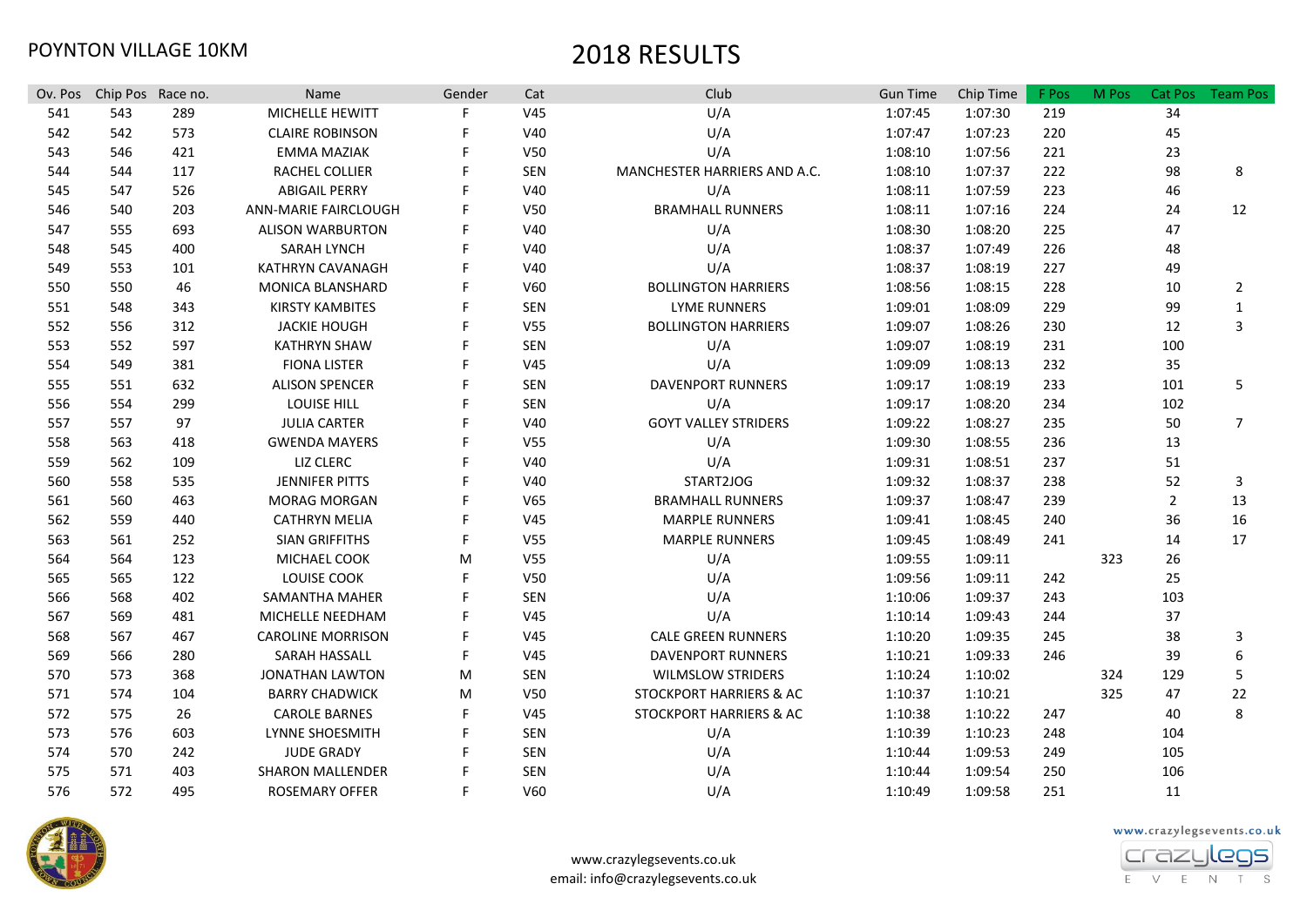| Ov. Pos | Chip Pos Race no. |     | Name                     | Gender | Cat             | Club                     | <b>Gun Time</b> | Chip Time | F Pos | M Pos | Cat Pos | <b>Team Pos</b> |
|---------|-------------------|-----|--------------------------|--------|-----------------|--------------------------|-----------------|-----------|-------|-------|---------|-----------------|
| 577     | 577               | 348 | <b>ROSALIND KEARY</b>    | F      | <b>SEN</b>      | POYNTON RUNNERS          | 1:10:54         | 1:10:31   | 252   |       | 107     | 15              |
| 578     | 583               | 687 | <b>KIM WALLINGTON</b>    |        | V45             | POYNTON FITNESS          | 1:10:57         | 1:10:53   | 253   |       | 41      | $\mathbf{1}$    |
| 579     | 578               | 717 | <b>JANE WILKINSON</b>    |        | V40             | <b>LYME RUNNERS</b>      | 1:11:18         | 1:10:32   | 254   |       | 53      | $\overline{2}$  |
| 580     | 581               | 195 | <b>HELON EVANS</b>       |        | V45             | U/A                      | 1:11:19         | 1:10:42   | 255   |       | 42      |                 |
| 581     | 582               | 282 | <b>JULIA HATHERALL</b>   |        | V50             | U/A                      | 1:11:19         | 1:10:43   | 256   |       | 26      |                 |
| 582     | 580               | 171 | CAROLINE DOWSON          |        | V40             | U/A                      | 1:11:22         | 1:10:34   | 257   |       | 54      |                 |
| 583     | 579               | 732 | <b>GEORGINA WOOD</b>     | F      | SEN             | U/A                      | 1:11:27         | 1:10:34   | 258   |       | 108     |                 |
| 584     | 584               | 5   | <b>JOHN ALBUTT</b>       | M      | V65             | U/A                      | 1:12:01         | 1:11:07   |       | 326   | 12      |                 |
| 585     | 585               | 599 | <b>SARAH SHELLEY</b>     | F      | <b>SEN</b>      | U/A                      | 1:12:05         | 1:11:18   | 259   |       | 109     |                 |
| 586     | 586               | 146 | <b>NAOMI CULBERT</b>     |        | V40             | U/A                      | 1:12:07         | 1:11:21   | 260   |       | 55      |                 |
| 587     | 587               | 376 | <b>FIONA LEVERSIDGE</b>  |        | SEN             | U/A                      | 1:12:29         | 1:11:36   | 261   |       | 110     |                 |
| 588     | 588               | 568 | <b>ANNE ROBERTS</b>      |        | V <sub>55</sub> | U/A                      | 1:12:52         | 1:11:57   | 262   |       | 15      |                 |
| 589     | 589               | 641 | <b>DAWN STONE</b>        |        | V40             | U/A                      | 1:12:54         | 1:12:09   | 263   |       | 56      |                 |
| 590     | 590               | 635 | MICHELLE STEINBERG       |        | V40             | U/A                      | 1:12:54         | 1:12:10   | 264   |       | 57      |                 |
| 591     | 591               | 456 | <b>VICKI MOFFATT</b>     |        | SEN             | POYNTON RUNNERS          | 1:13:03         | 1:12:28   | 265   |       | 111     | 16              |
| 592     | 592               | 184 | <b>ELIZABETH EDWARDS</b> |        | V40             | U/A                      | 1:13:27         | 1:13:00   | 266   |       | 58      |                 |
| 593     | 595               | 489 | <b>KAREN NOLAN</b>       |        | V40             | U/A                      | 1:13:32         | 1:13:09   | 267   |       | 59      |                 |
| 594     | 593               | 677 | <b>CHARLA TORKINGTON</b> |        | SEN             | <b>BRAMHALL RUNNERS</b>  | 1:13:48         | 1:13:00   | 268   |       | 112     | 14              |
| 595     | 596               | 552 | SHIRLEY RALPH            |        | V40             | U/A                      | 1:14:00         | 1:13:33   | 269   |       | 60      |                 |
| 596     | 594               | 125 | <b>LAUREN COOKE</b>      | F      | SEN             | U/A                      | 1:14:00         | 1:13:02   | 270   |       | 113     |                 |
| 597     | 597               | 68  | <b>MARK BROCK</b>        | M      | V50             | U/A                      | 1:14:35         | 1:14:03   |       | 327   | 48      |                 |
| 598     | 599               | 154 | <b>CLARA DAVIES</b>      |        | V45             | U/A                      | 1:14:59         | 1:14:14   | 271   |       | 43      |                 |
| 599     | 600               | 359 | AMANDA KNIGHT            |        | V45             | U/A                      | 1:15:01         | 1:14:16   | 272   |       | 44      |                 |
| 600     | 598               | 22  | <b>HELEN BAILEY</b>      |        | V40             | <b>DAVENPORT RUNNERS</b> | 1:15:11         | 1:14:13   | 273   |       | 61      | $\overline{7}$  |
| 601     | 604               | 13  | <b>ROSA ARCHER</b>       |        | V50             | U/A                      | 1:15:14         | 1:14:51   | 274   |       | 27      |                 |
| 602     | 603               | 555 | <b>TERESA RAYNOR</b>     | F      | V <sub>55</sub> | <b>MARPLE RUNNERS</b>    | 1:15:18         | 1:14:49   | 275   |       | 16      | 18              |
| 603     | 601               | 142 | TIM CROOKES              | M      | V <sub>50</sub> | START2JOG                | 1:15:39         | 1:14:45   |       | 328   | 49      | 4               |
| 604     | 602               | 141 | <b>SUE CROOKES</b>       | F      | V45             | START2JOG                | 1:15:40         | 1:14:46   | 276   |       | 45      | $\overline{4}$  |
| 605     | 605               | 446 | <b>HELEN MICHAEL</b>     | F      | V45             | U/A                      | 1:16:03         | 1:15:19   | 277   |       | 46      |                 |
| 606     | 607               | 609 | <b>ADRIAN SIMMONDS</b>   | M      | V <sub>50</sub> | <b>DAVENPORT RUNNERS</b> | 1:16:30         | 1:16:22   |       | 329   | 50      | 8               |
| 607     | 608               | 106 | <b>KAREN CHASE</b>       | F      | <b>SEN</b>      | U/A                      | 1:16:41         | 1:16:32   | 278   |       | 114     |                 |
| 608     | 606               | 544 | <b>DIANA POWELL</b>      |        | V60             | <b>BRAMHALL RUNNERS</b>  | 1:16:51         | 1:16:00   | 279   |       | 12      | 15              |
| 609     | 609               | 618 | <b>LAUREN SKADE</b>      |        | SEN             | U/A                      | 1:17:57         | 1:17:07   | 280   |       | 115     |                 |
| 610     | 610               | 735 | <b>MEGAN WOODING</b>     | F      | V <sub>55</sub> | U/A                      | 1:18:54         | 1:18:10   | 281   |       | 17      |                 |
| 611     | 611               | 162 | <b>ELAINE DEVINE</b>     | F      | V60             | STOCKPORT HARRIERS & AC  | 1:18:55         | 1:18:10   | 282   |       | 13      | 9               |
| 612     | 612               | 501 | SHELAGH O'SHEA           | F      | V60             | U/A                      | 1:18:55         | 1:18:11   | 283   |       | 14      |                 |



www.crazylegsevents.co.uk email: info@crazylegsevents.co.uk www.crazylegsevents.co.uk

E V E N T S

crazu